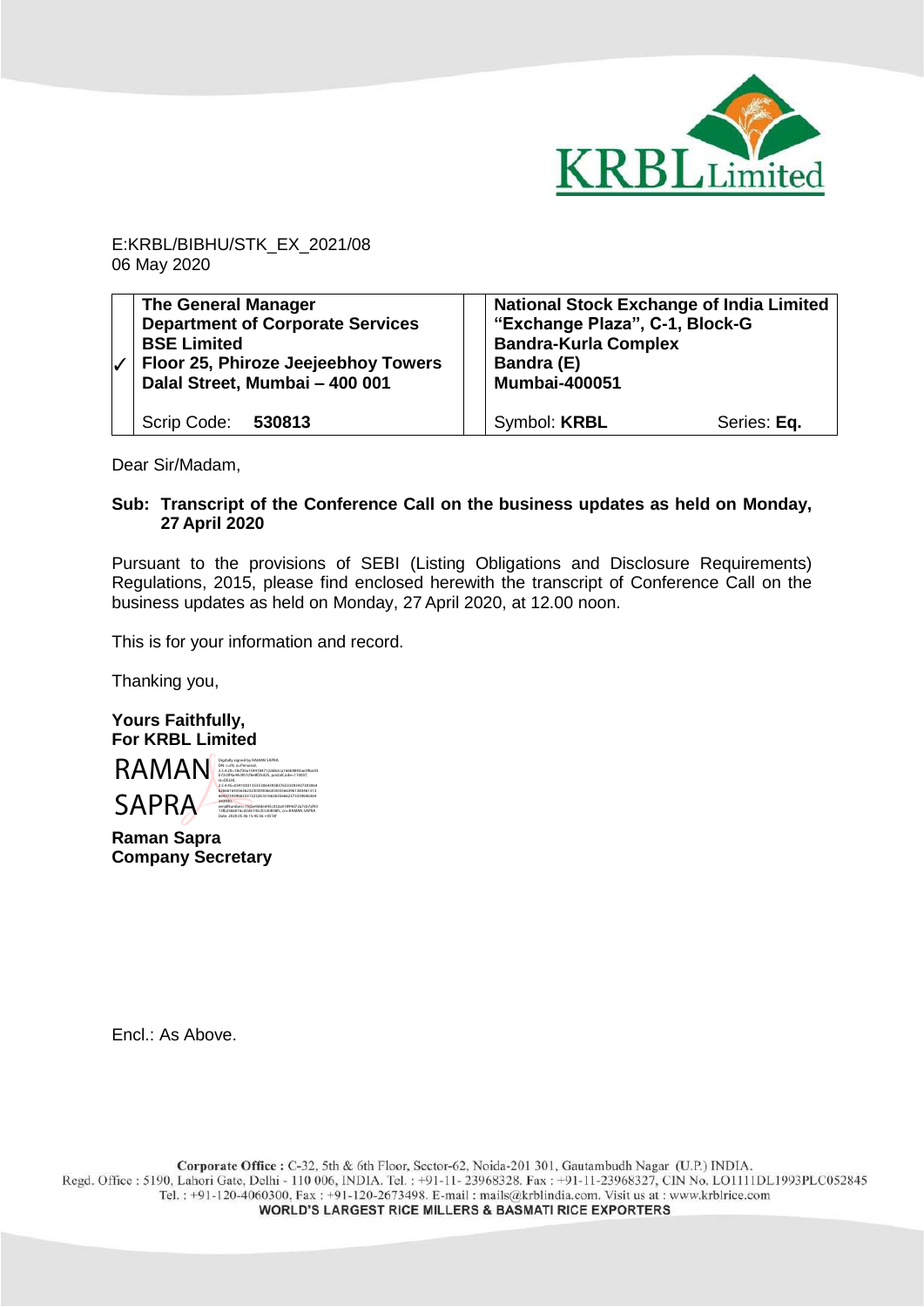

E:KRBL/BIBHU/STK\_EX\_2021/08 06 May 2020

| <b>The General Manager</b><br><b>Department of Corporate Services</b><br><b>BSE Limited</b><br>Floor 25, Phiroze Jeejeebhoy Towers<br>Dalal Street, Mumbai - 400 001 | <b>National Stock Exchange of India Limited</b><br>"Exchange Plaza", C-1, Block-G<br><b>Bandra-Kurla Complex</b><br>Bandra (E)<br><b>Mumbai-400051</b> |             |
|----------------------------------------------------------------------------------------------------------------------------------------------------------------------|--------------------------------------------------------------------------------------------------------------------------------------------------------|-------------|
| Scrip Code: 530813                                                                                                                                                   | Symbol: <b>KRBL</b>                                                                                                                                    | Series: Eq. |

Dear Sir/Madam,

## **Sub: Transcript of the Conference Call on the business updates as held on Monday, 27 April 2020**

Pursuant to the provisions of SEBI (Listing Obligations and Disclosure Requirements) Regulations, 2015, please find enclosed herewith the transcript of Conference Call on the business updates as held on Monday, 27 April 2020, at 12.00 noon.

This is for your information and record.

Thanking you,

**Yours Faithfully, For KRBL Limited**

RAMAN<br>
BAMAN<br>
RAMAN BAZZONALISTICS SAPRA Digitally signed by RAMAN SAPRA 2.5.4.20=18cf30a1544184712dd62ca166b9893ae39be0 3b72c0f4a44c907cf6e8f25d25, postalCode=110007, st=DELHI, 2.5.4.45=0341003135353064393837653339343730306 46266616435636232303930663030356639613834613 13664373439663331323261616636356662373339646 364343930, serialNumber=15cbe9dded45c032a01894d72a7cb7af4 313fb2366016cd2de145cfc530838fc, cn=RAMAN SAPRA Date: 2020.05.06 15:47:35 +05'30'

**Raman Sapra Company Secretary**

Encl.: As Above.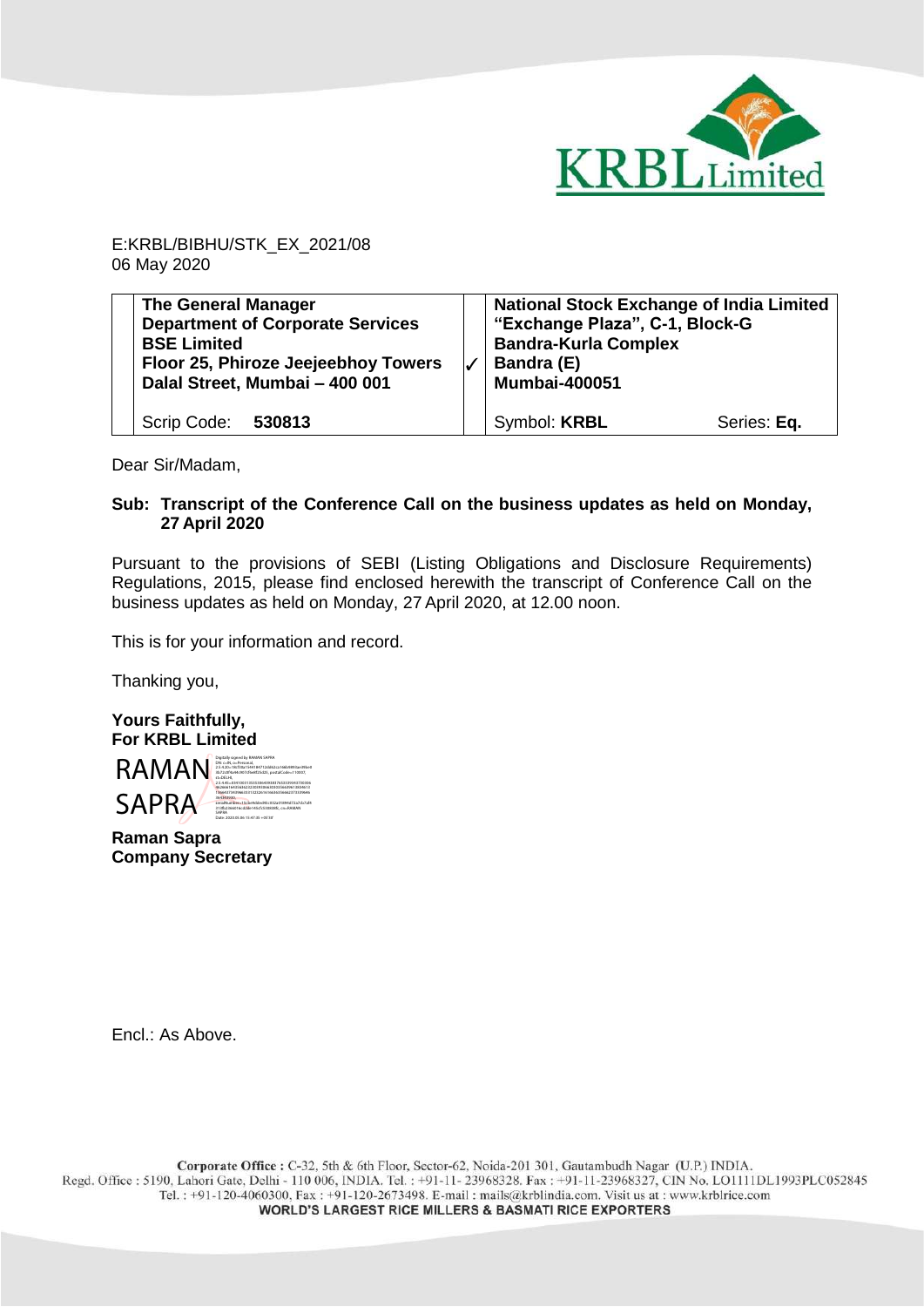*NSE Code: KRBL; BSE Code: 530813; As on 27th April, 2020, MCap: Rs. 4623.06 crore; CMP: Rs. 196.40*



## **KRBL Limited' Conference Call Transcript April 27, 2020**

| <b>Call Duration</b>                     |                | : 97 mins 18 secs                                   |  |  |  |  |
|------------------------------------------|----------------|-----------------------------------------------------|--|--|--|--|
| <b>Management Speakers</b>               | $\ddot{\cdot}$ | Mr. Anil Kumar Mittal, Chairman & Managing Director |  |  |  |  |
|                                          |                | Mr. Mr. Anoop Kumar Gupta, Joint Managing Director  |  |  |  |  |
|                                          |                | Mr. Mr. Rakesh Mehrotra, CFO                        |  |  |  |  |
| <b>Participants who asked questions:</b> |                |                                                     |  |  |  |  |
|                                          |                | Shailesh Kumar - Sunidhi Securities                 |  |  |  |  |
|                                          |                | Sarvesh Gupta - Maximal Capital                     |  |  |  |  |
|                                          |                | Saurabh Gupta - HDFC Mutual Fund                    |  |  |  |  |
|                                          |                | Rajiv Agarwal - Doordarshi Advisors                 |  |  |  |  |
|                                          |                | Jagpreet Bhatia - VA Capital                        |  |  |  |  |
|                                          |                | Amitabh Sonthalia - SKS Capital                     |  |  |  |  |
|                                          |                | Anshul Sehgal - Kotak PMS                           |  |  |  |  |
|                                          |                | Varun Goenka - Nippon Mutual Fund                   |  |  |  |  |
|                                          |                | Amit Doshi - Care PMS                               |  |  |  |  |
|                                          |                | Dhruv Agarwal - Bharti Axa Life                     |  |  |  |  |
|                                          |                | Ayush Mittal - Mittal Analytics Pvt. Ltd.           |  |  |  |  |
|                                          |                | Ekta Mehta - Capital Advisors                       |  |  |  |  |
|                                          |                | Rohit Potti - Marshmallow Capital                   |  |  |  |  |
|                                          |                | Sai Prasad - individual investor                    |  |  |  |  |
|                                          |                |                                                     |  |  |  |  |
|                                          |                |                                                     |  |  |  |  |
|                                          |                |                                                     |  |  |  |  |
|                                          |                |                                                     |  |  |  |  |
|                                          |                |                                                     |  |  |  |  |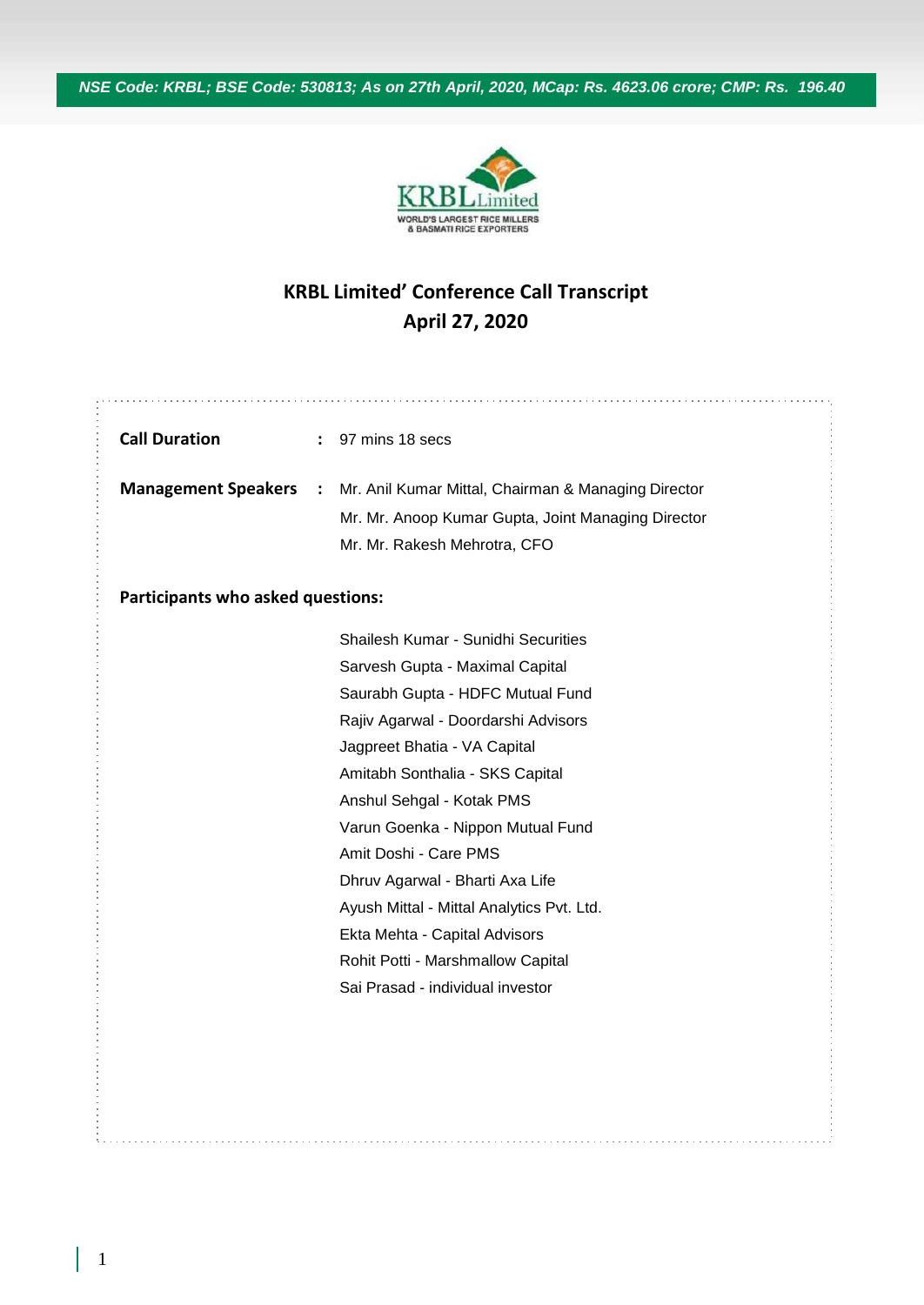

- **Moderator:** Ladies and gentlemen, good day and welcome to the KRBL's Conference Call. As a reminder, all participant lines will be in the listen-only mode. And there will be an opportunity for you to ask questions after the presentation concludes. Should you need assistance during this conference call, please signal an operator by pressing '\*' then '0' on your touchtone phone. Please note that this conference is being recorded. I would now hand the conference over to Mr. Siddharth Rangnekar from CDR India. Thank you and over to you, sir.
- **Siddharth Rangnekar:** Thank you. Welcome to today's call hosted by KRBL, to discuss the measures taken by the company to address the COVID-19 situation. We had cancelled the previous conference call on this subject. So, before we commence today, apologies for that.

Today, we are joined by senior members of the management team, including Mr. Anil Kumar Mittal – Chairman and Managing Director, Mr. Anoop Kumar Gupta – Joint Managing Director and Mr. Rakesh Mehrotra – Chief Financial Officer. We propose to commence with an update with Mr. Anoop Kumar Gupta – JMD, and he will be followed by Mr. Anil Kumar Mittal – CMD, who will share his perspectives with you. After the opening remarks from the management, the forum will be open for an interactive question and answer session.

The Company is yet to declare its financial results for Q4 & FY20. Therefore, all analysts and investors are requested to kindly not ask questions pertaining to Q4 & FY20 period, as the same will be unpublished price sensitive information.

As a cautionary note, certain statements that may be made on today's call could be forward-looking in nature and actual statements could vary from these forward-looking statements.

I would now like to invite Mr. Anoop Kumar Gupta to share his initial remarks. Thank you and over to you, sir.

**Anoop Kumar Gupta:** Good afternoon, everyone. And thank you for being with us on the call. I wish to take this opportunity today to present my thoughts on the impact of COVID-19 on the basmati sector, our business, and also share some thoughts and insights on the way ahead.

> You would appreciate that as an essential food company we have witnessed a sudden increase in requirement from the retail channel, this was on the back of consumer advancing their purchasing in the light of the lockdown nationwide. We have seen a quantum rise in volume dispatch, especially in the online channels to the extent of 2x than the usual. The modern retail formats have increased their volumes by almost 75% since post-lockdown. And this trend is continuing sharply.

> On the other hand, our institutional channel has witnessed a softness. This is the segment that sells to the hotels, restaurants & catering industry and naturally it is a reflection of the momentum in business. So, we believe that this segment will take a bit longer to turn around, but we remain confident that it will because there is really no alternative to the kind of basmati on the menus that branded companies like us can provide.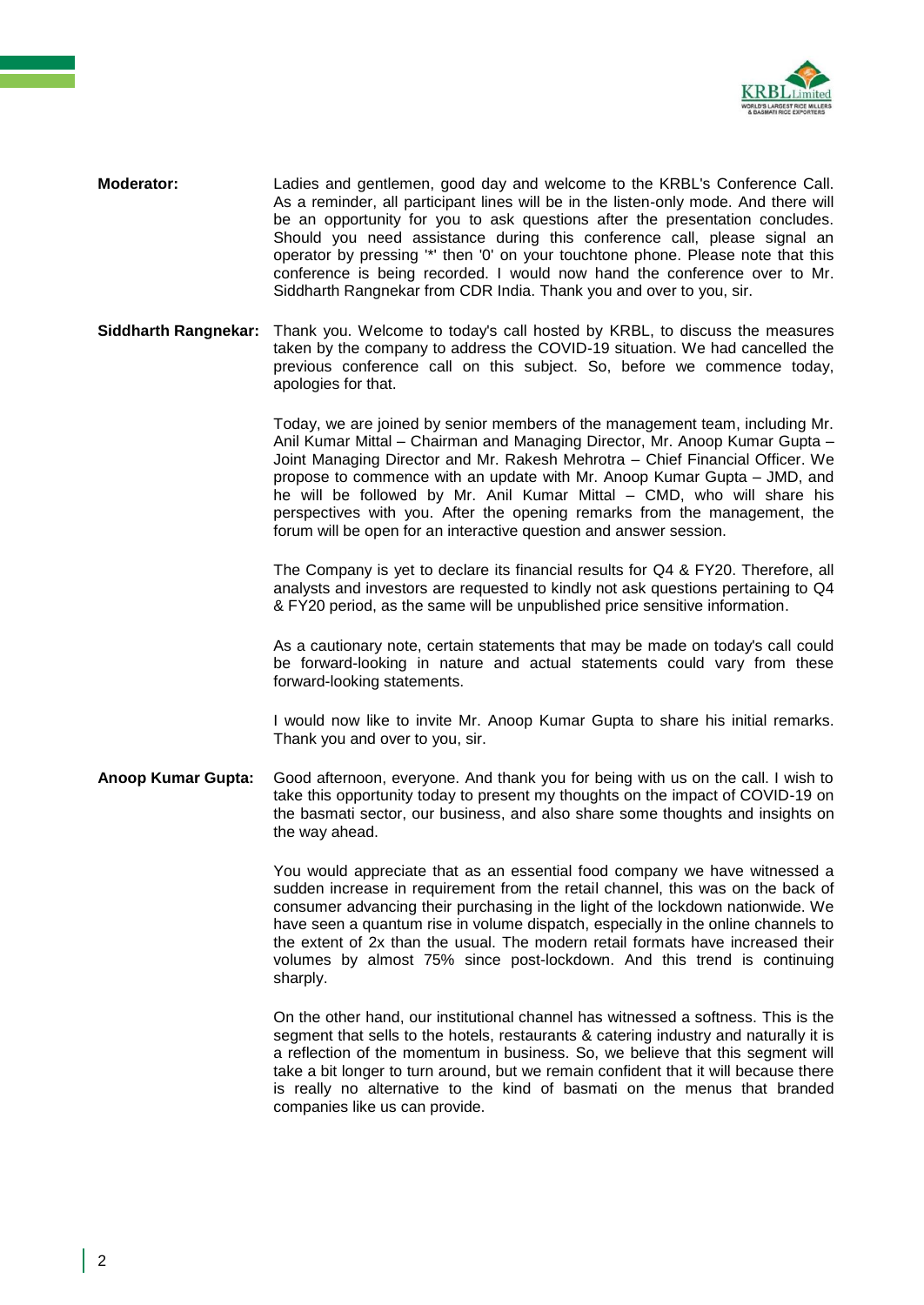

We have seen similar good trends in our overseas business, and Anil ji, our CMD, will be sharing his views on the same in detail.

We have sufficient quantities of both basmati rice and paddy as we have one of the largest processing and storage facilities in the world. During the recent procurement season, we had been able to buy highest ever paddy as there was a decline in prices. Even with the present trends in demand, we will be in a position to meet the requirement of the markets.

During the first few days of the lockdown we did experience some constraints in transportation and labour, but we have tirelessly worked with the local administration to streamline the process. The Government remains very supportive of the essential foods industry, and thus we expect the situation to progressively improve.

To give you some perspective into how we have responded as a corporate to this pandemic. At the outset, we implemented our business continuity program to ensure a seamless transition to work remotely away from our offices. The IT systems are secure and have been tested for robustness. Except for the very essential staff that is required at the plant level, we do not see a need for not working remotely. Our teams are monitoring the situation on the real-time basis and are geared to meet any challenges.

Although, it is too soon to call definite trend in consumption behavior, I have a few observations to share.

- Customers are broadly recognizing the health, hygiene and safety aspects of branded products domestically
- Export markets will remain strong and diversification across geographies and key export markets will be our strength
- The importance of multi-channel sales approach cannot be emphasized enough
- A strong business model combined with a robust balance sheet gives flexibility required to adapt to any situation

I am confident that when as nation we move towards normalization, we will be able to stand out as a trusted brand within essential foods and emerge even stronger as a Company.

The impact of our financial performance for the prospective quarters cannot be immediately quantified, but I can share that we are placed on a safe wicket and in a few weeks' time when we do share our annual performance, we shall give a broader insight into the outlook of the next fiscal year.

With that, I would like to draw my remarks to close and request Anil ji, our CMD, to share these thoughts with you on our exports, the broader industry, and overall business. Thank you.

**Anil Kumar Mittal:** Good afternoon to everybody. I thank you all for being on this call. This conference is being organized primarily to share KRBL's working scenario during this current COVID pandemic, and its impact on our operations. Though Anoop ji has already briefed you a little bit, so I would not like to repeat those things, but I would like to add my own thoughts into it.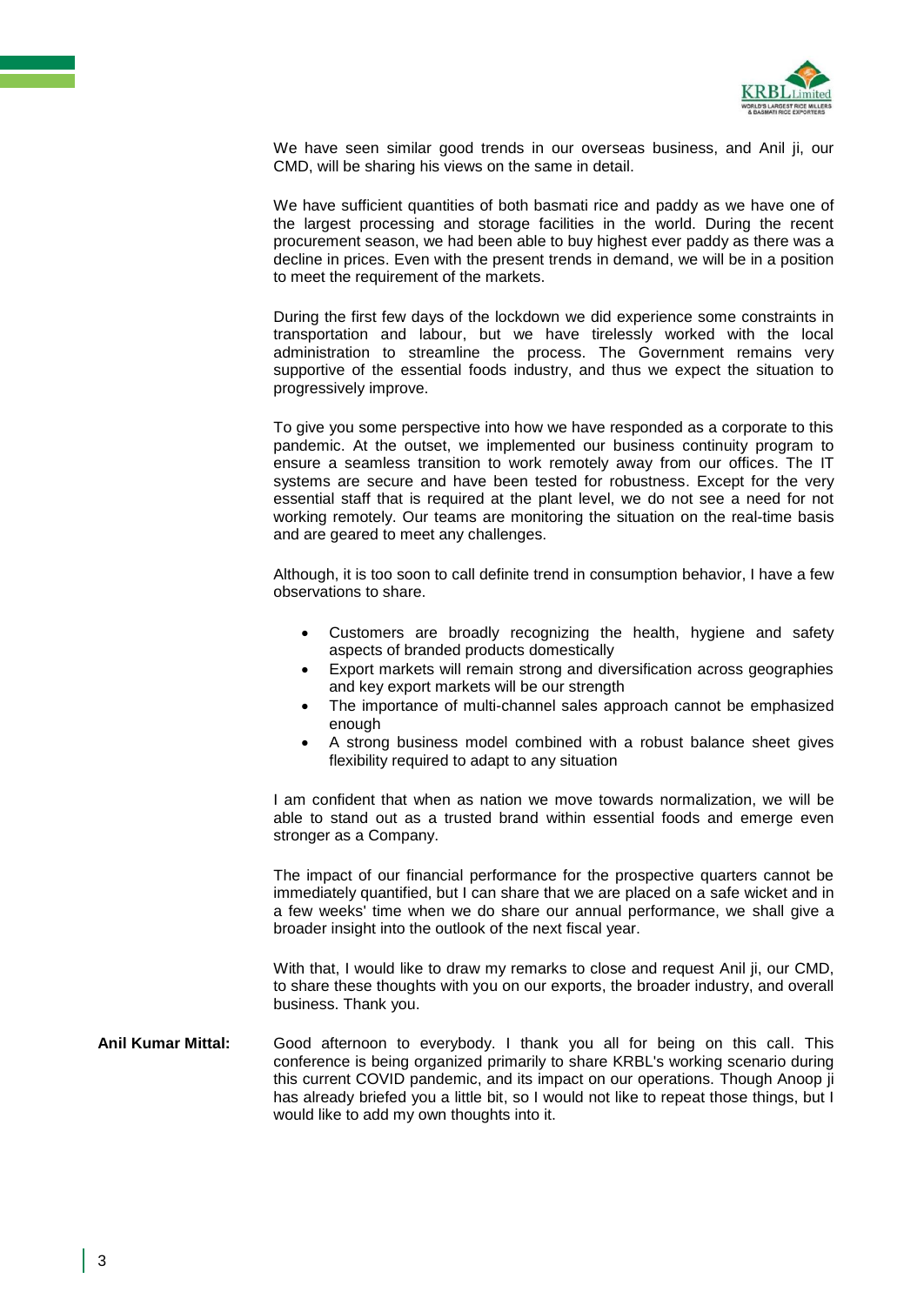

We had to stop our milling plants in Puniab and Dadri, just for three, four days. Rice being an essential commodity, we got Government's permission to run the plants thereafter. But there were other challenges, such as availability of labour, logistics issues, lack of courier services and transportation restrictions. However, we managed to overcome the obstacle with meticulous coordination with the local bodies, and the Government departments despite of all odds.

As of date, our Dhuri, Punjab, milling plant is running at 60% capacity, whereas our packing unit is running at around 80% capacity. The major challenge we faced in Dhuri is the availability of packing material, whether plastic bag or a carton or a jute bag, because they are connected with jute industry, paper industry and poly industry.

Similarly, our Ghaziabad milling plant is running at around 65% capacity, which I think since yesterday it has come to a 95% capacity and the packaging unit has been running at 75% capacity. Things are improving and I am confident that within next one week, all obstacles will be resolved and both our plants will be running at their full capacity. But it all depends upon what would be the future reaction of the Government on the pandemic front. However, I must say that these 30 days were very hard on us, but the worst is behind us. And I am sure that we are certainly going to get better and stronger with each new day.

In spite of the global lockdown, the demand of rice is picking up. We have sufficient export orders in hand. And the execution of the same did look very difficult on 22nd of March, but it now seems that we will be able to fulfil our obligations without any problem. And we are also in a position to meet the increasing demand for rice, both globally and within the country. Apart from COVID, Indian rice exports are facing hurdles in market such as Iran and Europe. As we all know, Iran has been seriously affected by the pandemic, besides, they are also facing U.S. sanctions. On top of everything, the biggest problem with Iran is, the availability of funds. A year ago, India had an amount of around Rs. 16,000 crore to Rs. 20,000 crore lying in their escrow account against crude supply, and the same as of now has come down to about Rs. 2,000 crore to Rs. 3,000 crore, which is also lying with IDBI Bank. The money lying with UCO Bank has almost finished. Because of this, country has severely cut down subsidies on rice imports. This is important for you to understand that there was subsidized currency in Iran, provided to the importers by the Government for the import of rice that is IRR 4,200 for \$1, and about IRR 15,000 to IRR 16,000 for \$1 for the open market, which is known as NIMA. Now the Government has announced that there will be no subsidized rate for the currency for rice imports, except for US\$ 200 million allocated to GTC Iran for importation of rice from any part of the world, including India.

It's my personal opinion, that GTC Iran will buy only from India against this subsidy, therefore, it will cause 4x the current prices for the private importers in Iran as compared to Government purchases. We at KRBL, we have been doing business only with GTC Iran, and hence we are in an advantageous position. I would also like to mention here that recently the notification had come whereby Iran had allocated around US\$ 4 billion at subsidized rate, and the items for those subsidized rates are around 6 million tonnes of feed, 2.4 million tonnes of soya, 1.5 million tonnes of soya meal, 1.1 million tonnes of oil, 1 million tonne of feed barley. And from this total of US\$ 4 billion, US\$ 200 million is for rice, that is only for the Government departments. So, this is the position of Iran as I mentioned.

If there are any particular questions you want me to answer, that will be addressed during the Q&A session.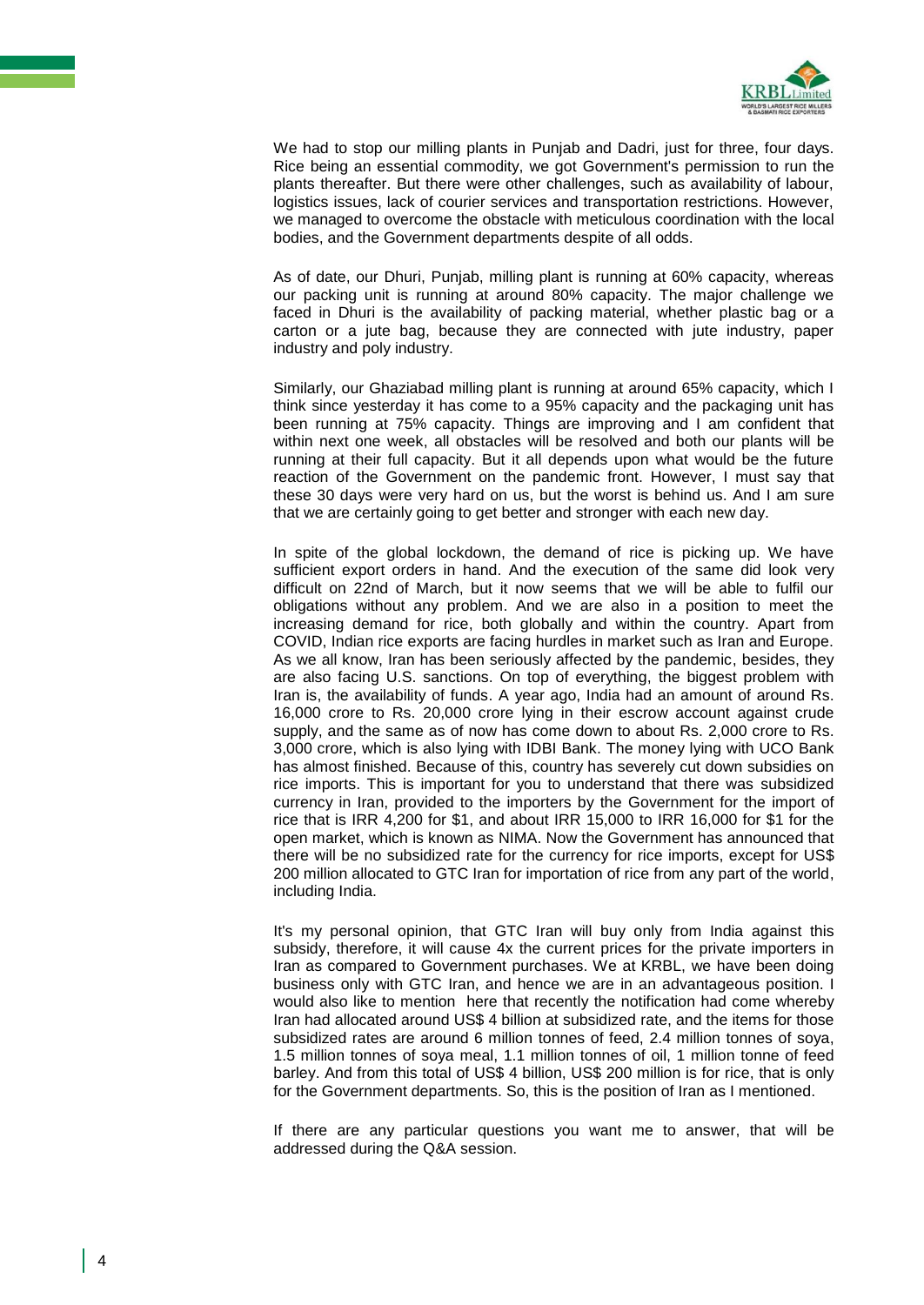

In regards to Europe, this was a market of about 400,000 metric tonnes and only for India, which came down to around 200,000 tonnes last year. And this year, up to February 2020, India has exported around 180,000 tonnes, up or down by 5,000 to 10,000 tonnes. Out of which 90,000 metric tonnes has gone to the UK alone. Indian basmati exports to Europe has taken a hit due to the restrictions of pesticide residue levels in the rice. The issue is serious and collective efforts are being made by the farmers, exporters and the Government to reduce pesticide use at farm level. Following Europe, there were other nations like USA and few other countries in the Middle East that have also imposed norms for pesticide residue levels, but their norms were quite lenient. That was one of the reasons that the exports to other parts of the Middle East and the USA, have been taking place without any hurdle. However, major rice importing nations in the Middle East are Saudi Arabia, UAE, Kuwait, Oman, Qatar, Bahrain, which includes Iraq as well, there are no pesticide issues. It should be noted that these nations together account for about 45% of India's total basmati exports. Hence, though the issue of pesticides residue norms is a matter of concern, India's overall basmati export looks quite strong as always. And KRBL continues to range in this arena as it has been so far.

As far as orders are concerned, we have enough orders. There has been a sudden spurt in the demand because of the Covid-19 pandemic and the lockdowns. As the consumers are rushing to the store to buy good quantities of rice in the respective countries. That is one of the things and we are able to cater to the demand whatever is coming in, despite the odds due to this Corona virus.

I have given you a brief glimpse of overall basmati export situation, and KRBL's position. If there are any more questions, I would like the Moderator to open the line for the Q&A session to discuss forward. Thank you.

- **Moderator:** Thank you. Ladies and gentlemen, we will now begin the question and answer session. The first question is on the line of Shailesh Kumar from Sunidhi Securities. Please go ahead.
- **Shailesh Kumar:** Thanks for the opportunity. I have few questions. The Corona pandemic situation in Pakistan, which is competing with India for basmati, is equally bad. So, because of this event, what was the impact on exports and how has it impacted us as a country and KRBL as a company? That is the first question.

Secondly, because of the disruption in global logistics and demand, what was its impact on the prices of basmati rice in the last one month or say 45 days?

**Anil Kumar Mittal:** Firstly, you have to understand that India produces around 6.5 million tonnes to 7 million tonnes, out of which 4.4 million tonnes was for exports and around 2.2 million tonnes is for the domestic market. Whereas Pakistan's total production is around 700,000 tonnes, out of this they have 150,000 tonnes of domestic consumption and 550,000 tonnes of exports.

> So, as far as the quantum's are concerned, there is no match between India and Pakistan. But Pakistan got an opportunity from Europe. Europe was our market of 400,000 tonnes and Pakistan was just 30,000 to 40,000 tonnes. Pakistan this year has exported 200,000 tonnes alone to Europe and they have eaten up our market of 200,000 tonnes that is one of the major setbacks that Pakistan has given us. Number one, in Pakistan nobody uses pesticides because their farmers are poor and can't afford, hence their pesticide residue level match with the European demand.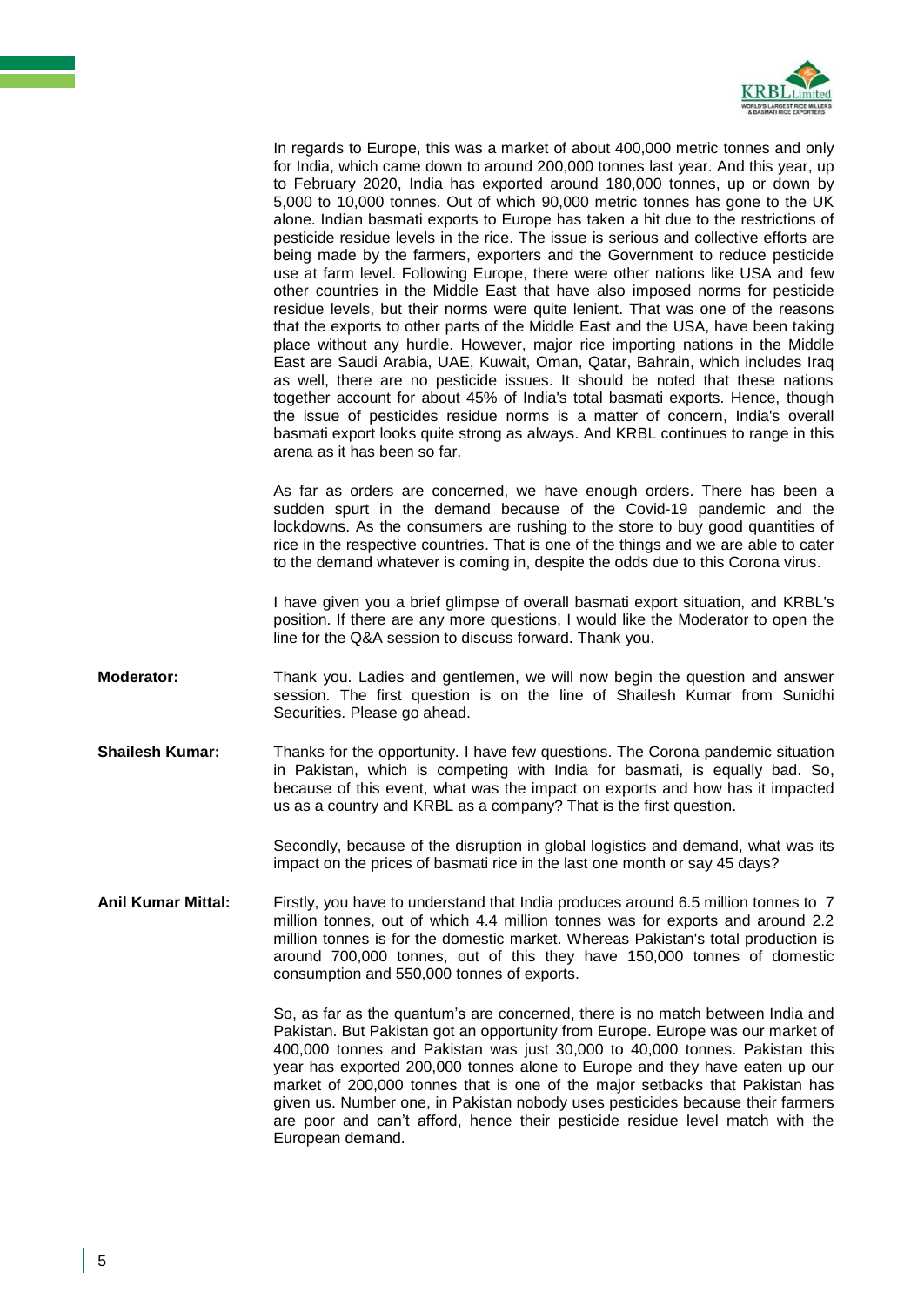

Second, Pakistan in few markets like Indonesia, Malaysia, which are known to be under the category of favored nation, then they have a border of Afghanistan, they have a border of Iran, they have a border of Kazakhstan and many other borders, and they have been already using those borders for smuggling basmati rice not in 10,000 or 20,000 tonnes but hundreds of thousand tonnes. And that hundreds of thousand tonnes was never our market, so it has not affected us. If something has really affected India was the European market, that something was a matter of concern to us.

Answering your second question, as far as pricing is concerned, this year we had good crop. Initially, it was brought to notice of the trade that the mapping reports were not correct, and I have been speaking too in each and every forum. Though we spent big money and the mapping was done by the Government of India body, that is APEDA. But the numbers which came out in the mapping were not correct. And the crop this year was more or less the same, or you can say even 2%, 3% or 4% more than the last year. So, there was no shortage of crop, that's number one.

Secondly, markets have been depressed since beginning, if you compare it to the last year, the paddy prices were 20% higher than this year. Therefore, from the very beginning there was a pressure that export market will not show the same aggressiveness what they showed last year. And the major reason was Iran and Saudi Arabia. But this year Iraq, Saudi Arabia and many other Middle East countries have shown good response towards India. And I believe that at least 30% to 40% shortage which we got from Europe and Iran, that will be covered up by these Middle East countries. Prices are really depressed, no doubt. And after the new notification of Iran has come about the subsidized currency, there has been a further downtrend in basmati rice, because that market is about 35% for India. And looking to the NIMA currency rates, I think so Iran will import very less quantity this year compared to last year. So that is one fear in everybody's mind. So KRBL who is attached only to the Government of Iran will be benefited, otherwise those who are trading through private bodies, they will definitely get a setback, that's number one.

Number two, one thing worrying for the trade was, when the prices had come down. Last year in FY19, there were some exports worth Rs. 2,000 crore which took place in February and March, and even in April, that payment came to the exporters in the month of October as the payments were not released by the Iranians. And whatever we exported as KRBL, each and every payment came within 15 to 20 days in time. After getting such a big hit from Iran again, I understand that from December up to February, people have again exported goods of about Rs. 1,500 crore and payments are held up because they were thinking that Government will allow them subsidized rate. But now the notification has come and that Rs. 1,400 crore to Rs. 1,500 crore has been stuck up. Because of the financial issue, the prices at present in the market have come down by another 4%-5%.

- **Shailesh Kumar:** Any thoughts for FY21, the loss of business from HoReCa segment, will we be able to compensate that from our in-house retail sales? Or do you think HoReCa loss is going to hurt us?
- **Anoop Kumar Gupta:** With respect to HoReCa, there is a considerable amount of loss. We had around 20% share which contributes to HoReCa market and practically due to COVID, HoReCa market is nearly zero. But I am quite confident that due to COVID, the focus will be on hygiene, preference of packaged basmati rice to the consumer and our accelerated phase sales in modern and online channels, I am quite hopeful that 20% loss will be covered. And during March 2020, there was no loss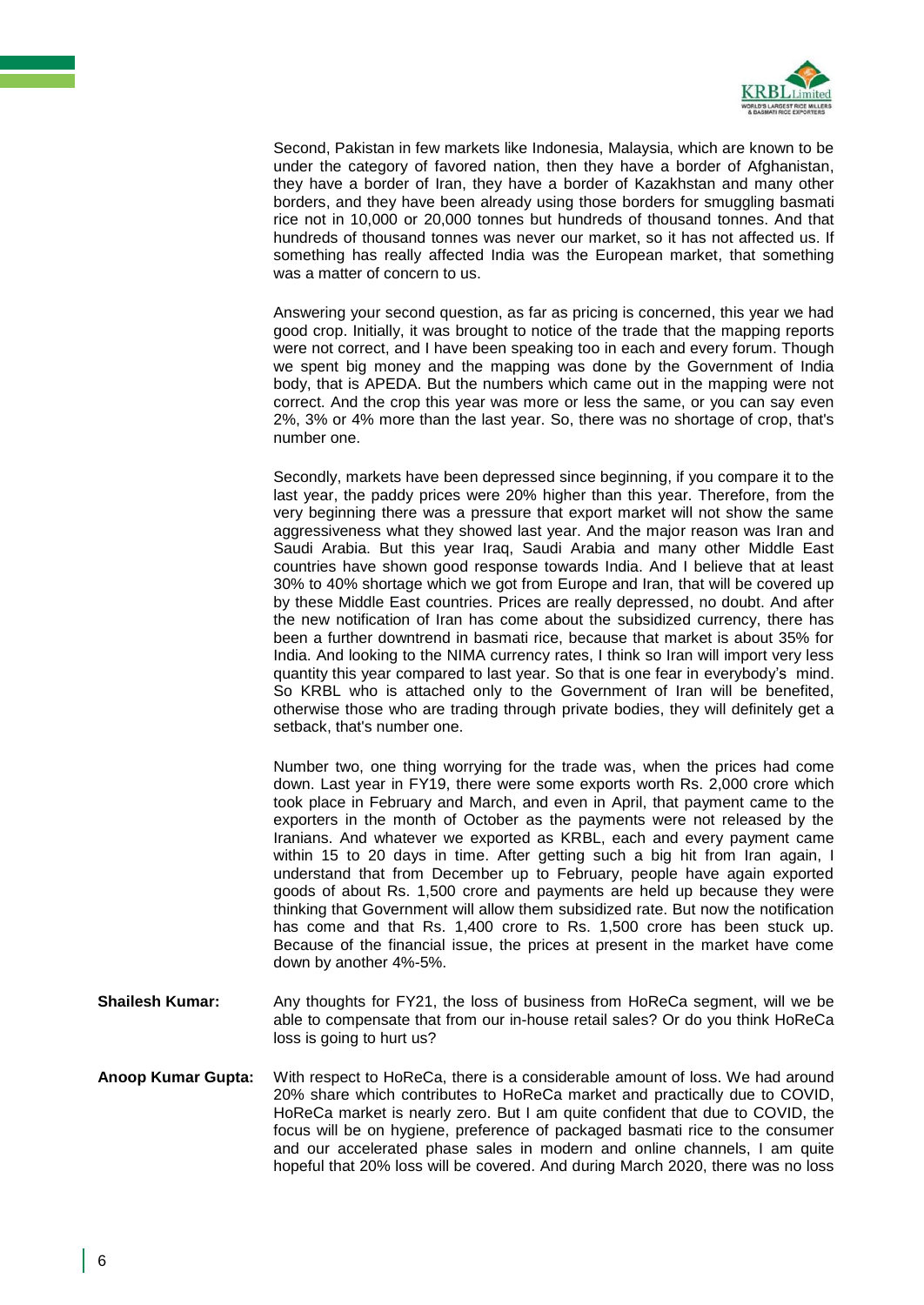

at all, the loss was only in April 2020, and maybe for another two-three months, but that will be covered by modern channel and retail channel.

- **Shailesh Kumar:** Just one thing, looking at our very strong balance sheet and because of the favorable judgment on income tax, I believe our upward rating is due. And there is weakness in the interest rate scenario, so we believe our interest costs for FY21 will go down as well. And our stock price is also very depressed. So, won't it be prudent to allocate some resource and buy back so as to give further confidence to the market?
- **Anoop Kumar Gupta:** Yes, the Company can think of buyback. Let the COVID situation ease and we can sit as a Board and then decide on this.
- **Moderator:** Thank you. The next question is from the line of Sarvesh Gupta from Maximal Capital. Please go ahead.
- **Sarvesh Gupta:** First question, if I have to look for the full year in which we are in, Middle East appears to be almost like 40% of our sales or something like that. Now, the Middle East the problem is also oil prices and the consequent loss of jobs and all the turmoil which is going on. Given that we are in basmati rice which is sort of a premium offering, there can be a situation of downgrading by the consumers or a reduction in the demand because they may be substituting it for a cheaper brand of rice. And given this oil prices turmoil, it is a major impact on the income levels of our most important countries for exports. So, how do you read that for FY21 and beyond? How do you read this situation, the oil price collapse?
- **Anil Kumar Mittal:** It's a good question. We have been talking for last one month with so many customers, distributors, even competitors. And what was your worry or what you think about was the same, we wanted to know what would be the future in such circumstances. And there was a very logical statement to this.

Let us say the economy or the budgets are in trillions of dollars, Saudi Arabia is a very big economy. You know what is the total rice imports? It's just around \$2.2 billion, \$2.3 billion, out of which 90% or 85% is basmati and 15% rice are is from America, Guatemala or your glutinous rice from Japonica varieties and from different countries. You have to basically understand that people those who consume a particular type of food, it is very, very difficult to change the food habit till the time there is a tremendous change and the things are not available and there is a chaos in the market. 70% of our market which includes the Middle East, Iraq and the Persian Gulf, they consume 75% of Indian basmati rice, total world's production of basmati rice which is produced in Pakistan and India. Now, these people, let me give you an example, if you go back about 10 years back in 2008 or 2009, the total consumption of Iran of rice was around 6 lakh tonnes, out of which 1 lakh tonnes came from India, maybe 1.5 lakh tonnes from Pakistan, and balance was rice from Thailand, Vietnam, American rice, long grain rice and so on. In the last 10 years, they have changed their habit and they do not want any rice other than 1121 Sella rice Iran. You talk about rich man or a poor man, they all want to consume 1121, that's point number one.

And it is known to be a middle segment food which is the 1121. The rich men food that there is, a local rice basmati called Domsiah, which has been sold to the consumer at around \$4,000 per tonne or \$4,500 per tonne. The top segment of the society in Iran consumes that rice of \$4,500 or whatever is the price. What I want to convey to everybody is, whether it is Dubai, Kuwait, Saudi Arabia or any Middle Eastern countries, they cannot consume, or they will not like any other rice other that basmati. So first of all, basmati consumption will continue, it is not a thing that today it is there and tomorrow it is not there because they have to eat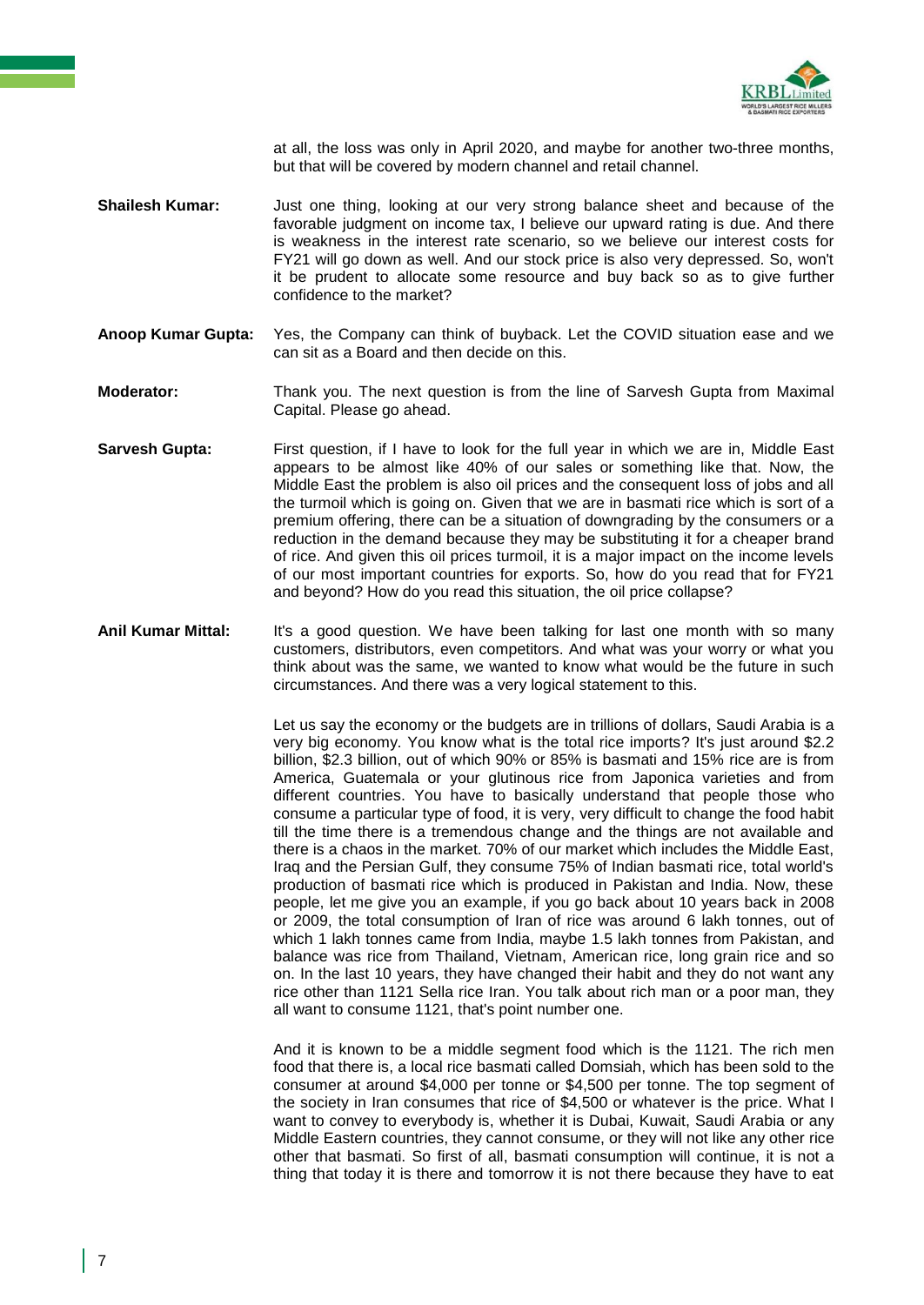

food, they may not buy a car, they may not buy clothes, they may not buy other luxury items, but food is such a thing, they are going to continue to buy it. And we don't have any intention as far as consumption is concerned. Yes, I do agree, it will be too premature to say anything. We still do not know that what will be the final impact of Corona, which path Corona will take this world to be, and what will be the impact on the pocket money and everything, it is too premature. But as on date, let me give you one more example. About 15 days back, Saudi Arabia came out with a proposal to give about \$1 billion or \$1.5 billion to their importers, telling that you must build up a strategic reserve. Out of which 60% said no, we don't want the money, we have plenty of stock, we do not want Government money. There are 15-20 people who have opted for \$200 million to \$300 million. So, what I am saying is, in such circumstances where oil prices have crashed, even all the Government whether it is Iraq Government or Abu Dhabi Government or Saudi Arabia Government, they are ready to fund the importers to have a strategic reserves of basmati rice.

- **Sarvesh Gupta:** Understood. So, what percentage of our revenues comes from Iran? And I think GTC you said \$200 million is allowed and all of that is going to come to us mostly. So, will that cover the existing revenues that we were getting from Iran?
- **Anil Kumar Mittal:** Let me tell you, I am expecting that 70% of that business will come to India, and 30% it will go to other nations. So, when I say Rs. 200 million, out of that Rs. 140 million is equal to about Rs. 1,000 crore. Now, when I tell you as a concessional duty it's a very big difference, 15,000 versus 4,200. I do not know this money will be given to them in piecemeal or at one time, because GTC imports about 300,000 tonnes of basmati rice every year from India. And 300,000 tonnes today is about Rs. 2,100 crore. So, whatever that amount is, that will be given to GTC, but the question is will they import only 300,000 tonnes. There is a huge question mark, since private import is worried as there will be no private import. I guess that GTC Iran might import 500,000 tonnes instead of 300,000 tonnes, that is my apprehension.
- **Sarvesh Gupta:** So, GTC has a budget of Rs. 1,000 crore for India and you are saying that they used to earlier be Rs. 2,100 crore.
- **Anil Kumar Mittal:** It is 200 million multiplied by Rs. 75 that is Rs. 1,500 crore.
- **Sarvesh Gupta:** Yes. So, that business will come down by 33%, is that the right assumption?
- **Anil Kumar Mittal:** I said the GTC imports every year is around 350,000 tonnes. If they have money up to 350,000 tonnes than they will import 350,000, if they have a shortage of money, than they might go to the Government again, because I believe that the private import should come down by 25% to 30%. Because to them the currency will be allotted at the rate of IRR 15,000 per dollar whereas GTC will be getting around IRR 4,200 per dollar. This is what I am telling you.
- **Sarvesh Gupta:** And how much are we getting from Iran, what is the percentage contribution to revenues?
- **Anil Kumar Mittal:** That I have not yet calculated. But Mr. Mehrotra will take this question offline.
- **Rakesh Mehrotra:** Yes. You send a mail and we will reply to you.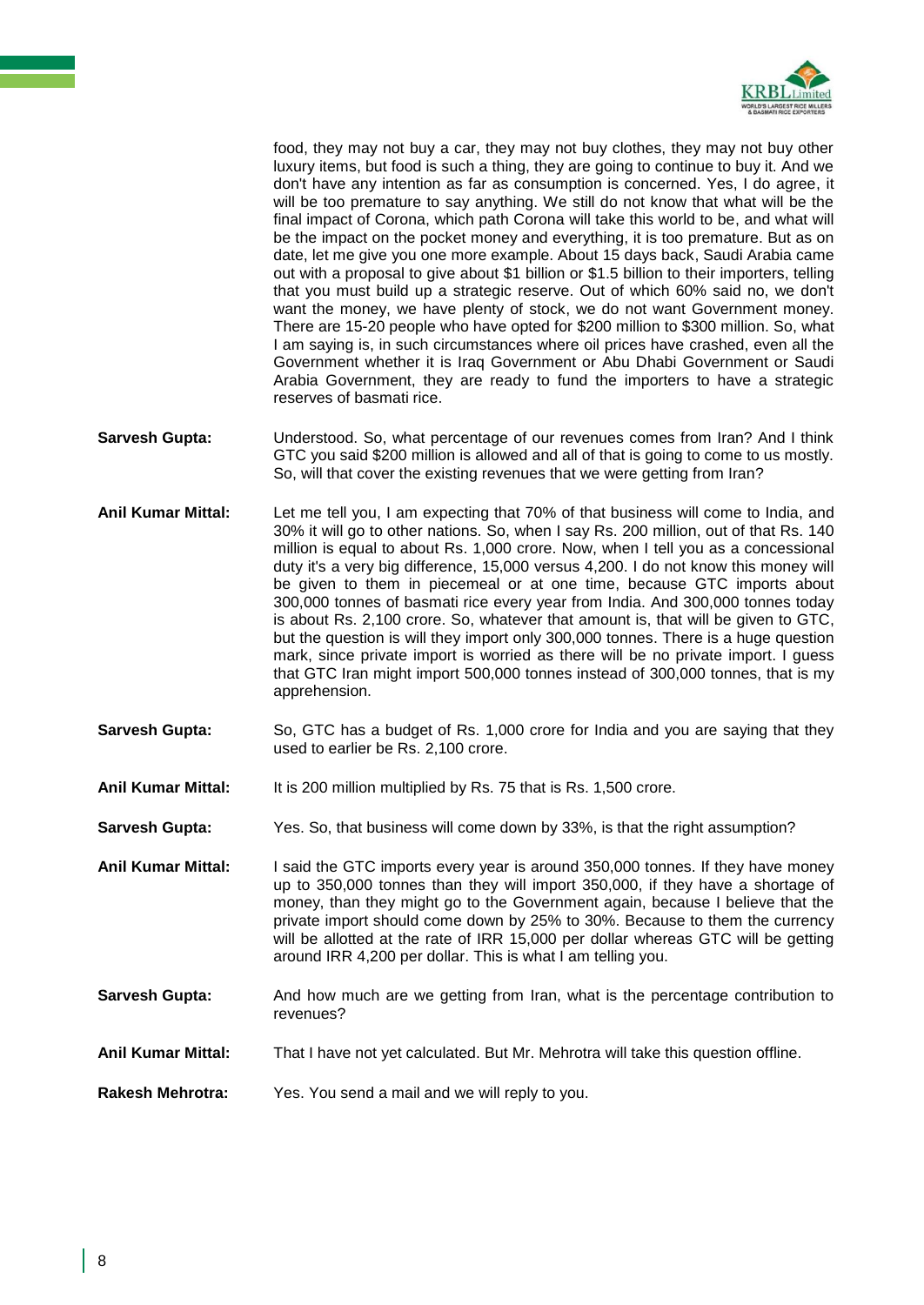

- **Sarvesh Gupta:** Sure. And finally a question on the retail in India, what is the pricing trend on the ecommerce site and modern retail? As you said that it is compensating through other retail. So, what is the pricing trend in India as such? Exports I understand that prices are depressed because of variety of reasons that you alluded.
- **Anoop Kumar Gupta:** Pricing trend in domestic markets after the COVID and before COVID there is no change. We are selling at the same price what we were selling at pre-COVID. So as of now there is no change in the pricing trend, the prices we were having in November, December, January, February, the prices are same, it is unimpacted.
- **Sarvesh Gupta:** Okay. So, unlike exports where initially you had mentioned, that prices are a bit depressed and they fell further by 4% or 5% after Iran implication, but in Indian market there is no impact?
- **Anoop Kumar Gupta:** No, there is no impact on basmati rice prices in the domestic market.
- **Moderator:** Thank you. Next question is from the line of Saurabh Gupta from HDFC Mutual Fund. Please go ahead.
- **Saurabh Gupta:** As you mentioned that the current pulses and paddy prices which you are procuring is down, but what you will be selling in export market will be something which you have procured maybe one to two years back. So, how does this pricing work out?
- **Anil Kumar Mittal:** Let me tell you, many a times we have told this thing to our investors and in many forums that our strategy and our position is entirely different than rest of the trade. There are certain SKUs which we sell two years aged, and there are certain SKUs which are one, one and a half year aged. When we say ageing, we do not sell steamed rice. In rice, there are two qualities, one is white raw rice and one is steamed rice. The taste between the raw white rice and the steamed rice is of a big difference. And we get premiums out of that. And I will give you an example. Today my position is that about 15 days back when all our members of the management were sitting and we found the way the export orders are coming to us. We could never estimate that the export order due to pandemic will come in such enormous quantities. So, we feel that we will be short by 200,000 to 300,000 tonnes of India Gate Classic. So, we thought let us buy from the market, let us see how it happens. You will be surprised to know, there is not a single kilo rice two years old available in the market which we are selling in India Gate Classic. I am just giving you these examples. Similarly, if you look at the prices today in Saudi Arabia, many things are to be discussed. I don't want to discuss on this, we have got a huge premium, you cannot even understand the premium at which our brands are being sold into the Middle East. And they are higher by 15% over the competitors.
- **Saurabh Gupta:** So, is it fair to assume that our positions will actually get more strengthened because of current issue, even in export market?
- **Anil Kumar Mittal:** It has been already strengthened, we are worried of only one thing, to be very frank, that as you rightly said, that today there is a hue and cry in the market, people think what will happen after two months, whether exports will be banned, imports will be banned, what will happen, what is the position of India, that is just a horror in the mind and people are taking the goods. We do not know the further impact of Corona after two months. And if it continues, if there are lockdowns or anything, definitely then the businesses are bound to get impacted. We will not be the only person who are not impacted and the rest of the world will be impacted. If such thing arises after two months or one month, and it continues definitely then our market will also be impacted.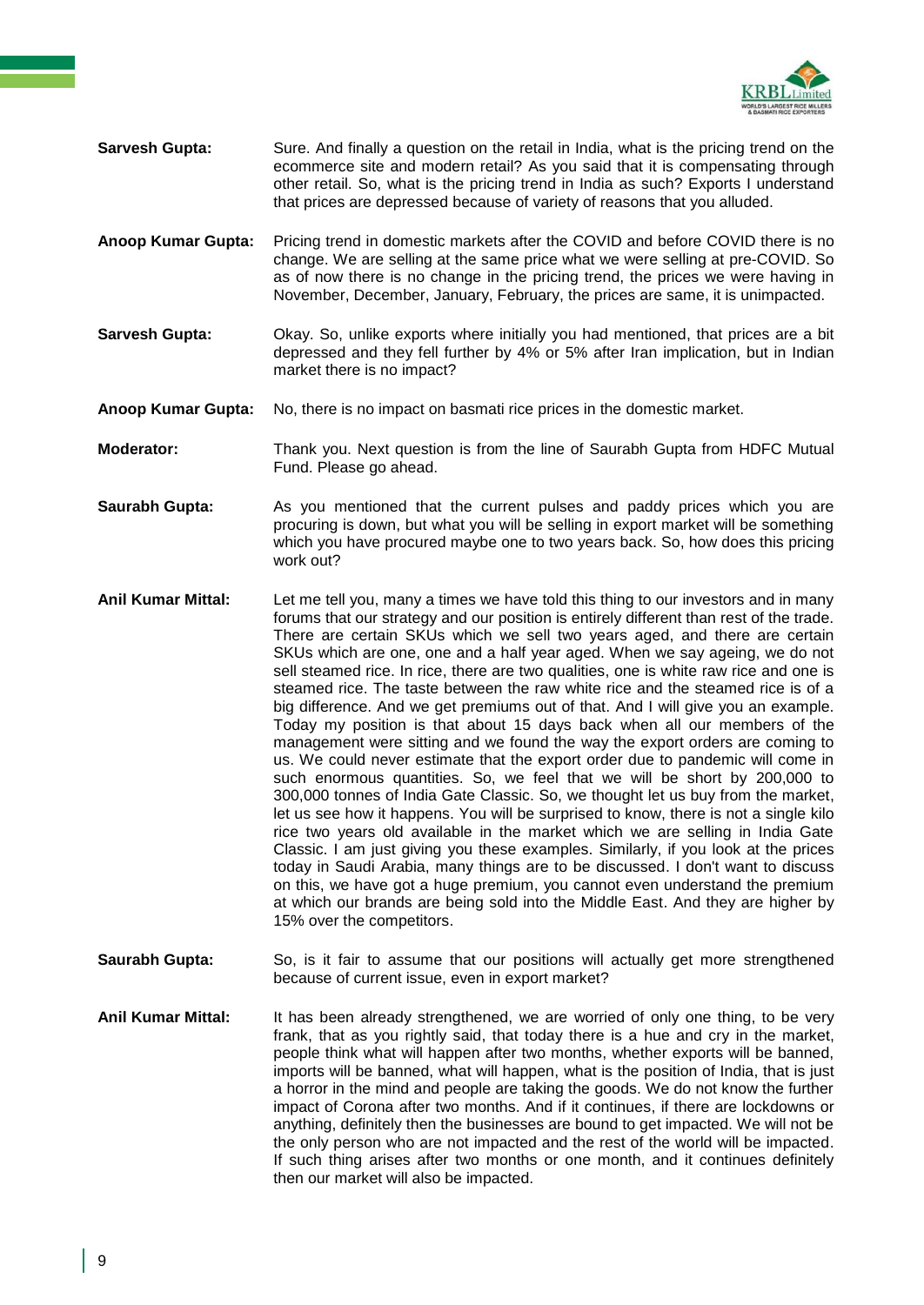

- **Moderator:** Thank you. The next question is from the line of Rajiv Agarwal from Doordarshi Advisors. Please go ahead.
- **Rajiv Agarwal:** My first question is, as you mentioned that you have too many orders that at some point you were worried whether you will be able to service them. Given that, is it reasonable to expect that the total volume that we will see in FY21 will be similar to what we have seen in FY20?
- **Anil Kumar Mittal:** FY21 is too far, corona effect started coming in the month of March, and we are just on 27th of April. Full one year is there for FY21. As I said previously also, we do not know, it is difficult for us to anticipate that weather after 3rd of May or maximum end of May it will finish, it will clear and things will come to normal way of working or will it continue. And not only in India, will it continue in other parts of the world, it totally depends on how this current pandemic is going to behave.
- **Rajiv Agarwal:** And assuming that the pandemic sort of continues, which is the worst-case scenario for any business, what levers do we have to reduce cost on our side? Like, could you talk about some of the things that we will do or the measures that we will take, if we have to, to sort of address and keep the business on our side?
- **Anil Kumar Mittal:** Connect to us on mail and we'll take this question offline.
- **Rajiv Agarwal:** Sure, no problem. My next question is, in Q3 we were getting paddy at a price of Rs. 28.4 per kg, and rice at Rs. 48.7 per kg. And in Q3 we had taking some write down on the inventory, given the market size. Do we expect another write-down for Q4 given how the prices have moved?

**Anoop Kumar Gupta:** No, we have not given any write-down. Today also the market price is more than the stock price. Say, the paddy was at Rs. 28 per kg, today the paddy price is more than Rs. 30 per kg, rice was at Rs. 48 per kg, today the rice price is more than Rs. 55 per kg.

- **Rajiv Agarwal:** Okay. So, we don't expect for Q4 any write-downs? Because from Q4 to Q3 we just take some write-down in the inventory.
- **Anoop Kumar Gupta:** No.
- **Rajiv Agarwal:** That's very heartening to hear. And then we talked about Iran, and I think there was this question about what percentage of our business comes from Iran. So for that response, I will send you an email.
- **Rakesh Mehrotra:** Yes, please send the mail, we will reply.
- **Moderator:** Thank you. The next question is from the line of Jagpreet Bhatia from VA Capital. Please go ahead.
- **Jagpreet Bhatia:** Anil ji, the goods which are going to Iran, I believe they are not of the same value to the Company as it is going to Saudi Arabia, Kuwait and any other places. Is it correct that the margins on that goods in Iran is much lesser?
- **Anil Kumar Mittal:** See, it has been known to everybody that there are two types of businesses with KRBL, one is the branding business which comes under FMCG, which is our majority business. And one is this tender business which we do with Government of Iran. There are businesses in private sector also in Iran, but we don't want to touch that because of the payment problem. And as far as my knowledge goes, people are into big, big trouble, not trouble but they are into big trouble, and how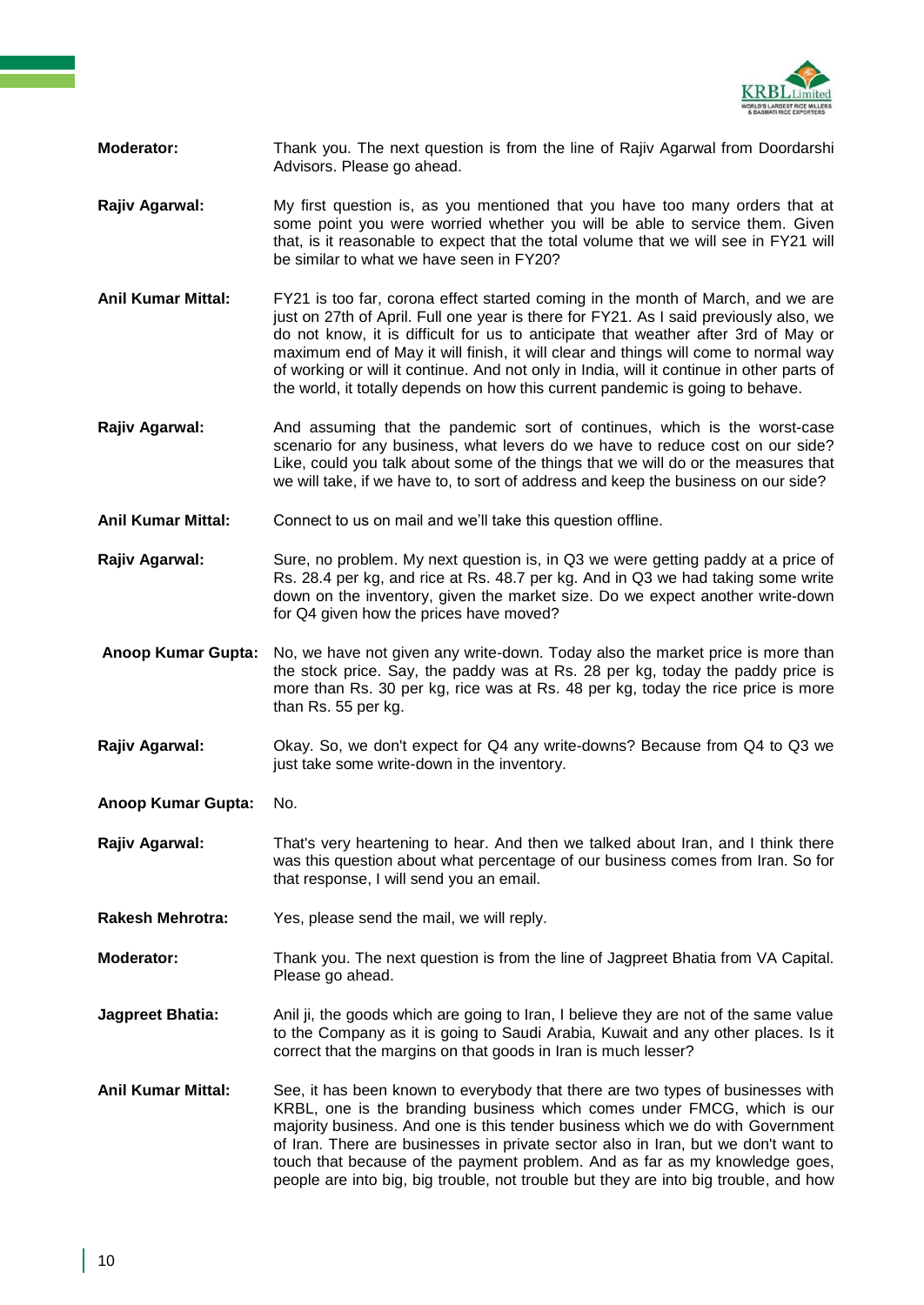

they are managing that I do not know. Yes, definitely, the business what is being done and what has been quoted, it is with a fairly good margin, which is reflected in our top line and bottom line both.

- **Jagpreet Bhatia:** Okay. Anil ji, because of this pandemic, I believe you are exporting higher target volumes then you were initially exporting. So, are you getting some new customers, new territories which are sustainable kind of business which you are building up?
- **Anil Kumar Mittal:** Let me tell you, as far as rice is concerned, the biggest problem is, if 70% of the trade are giving credits, they are doing businesses where payment is at a very high risk. We at KRBL ensure before doing any business that what is the position of the payment and that is one of the primary things that KRBL should take credit for, that is in the last 30 to 40 years whatever years we have been doing exports, we have never had a bad debt as far as exports or domestic is concerned. But you have to ensure one thing in business that payment is of prime importance to us. Otherwise, today if KRBL goes the way the other trade is doing, I can definitely sell at least 150,000 tonnes more with the lower margins.

So, first is the margin of profit which we ensure that we will not work less than this whether we get the business or not. And second is the payment. Now, when you talk about the new market or new buyer, if I go to a new buyer that means there is something wrong with the old one, this is not the time during this pandemic that I go and search for a new buyer. First it is more important to let the market settle down, because nobody knows what is going to happen after three months.

- **Jagpreet Bhatia:** Okay. And are you buying the crop from the market, paddy or rice which is existing since last October, November, December 2019?
- **Anoop Kumar Gupta:** We have bought the paddy till January last and I think we have covered around more than 700,000 tonnes of paddy, and we were buying rice also. But from last 20 to 25 days or one month, we are not buying much.
- **Jagpreet Bhatia:** Anoop ji, how much is your debt, long-term plus short-term?
- **Rakesh Mehrotra:** Total debt as on date is around Rs. 300 crore, long-term and short-term.
- **Anoop Kumar Gupta:** During COVID also, we paid Rs. 100 crore to the banks.
- **Jagpreet Bhatia:** Wonderful. And Anoop ji, the new crop sowing that will happen, because harvesting is also delayed and the harvest is also not being properly sold out in the markets, in the mandis, and labour is also not there in Punjab, Haryana fields. So, do you see a probability of the new sowing season coming up for rice?
- **Anoop Kumar Gupta:** See, basmati harvesting I think happens in June, July, so I don't think there should be any problem. But I feel that the problem is of farmers, if some field is empty then basmati harvesting can increase, because normal harvesting is done sooner than that of basmati.
- **Anil Kumar Mittal:** Let me add over here. If you look at the news and Ministry of Food, Ministry of Agriculture, this year 25% sowing has been done more in eastern part of India, especially up to Bihar, Bengal and Orissa for paddy. So, everybody is saying that anyhow by that time when the sowing time comes, there should not be any problem. Farmer by any way is not going to sit idle and let his farm be empty. Whatever he does, he is going to grow something.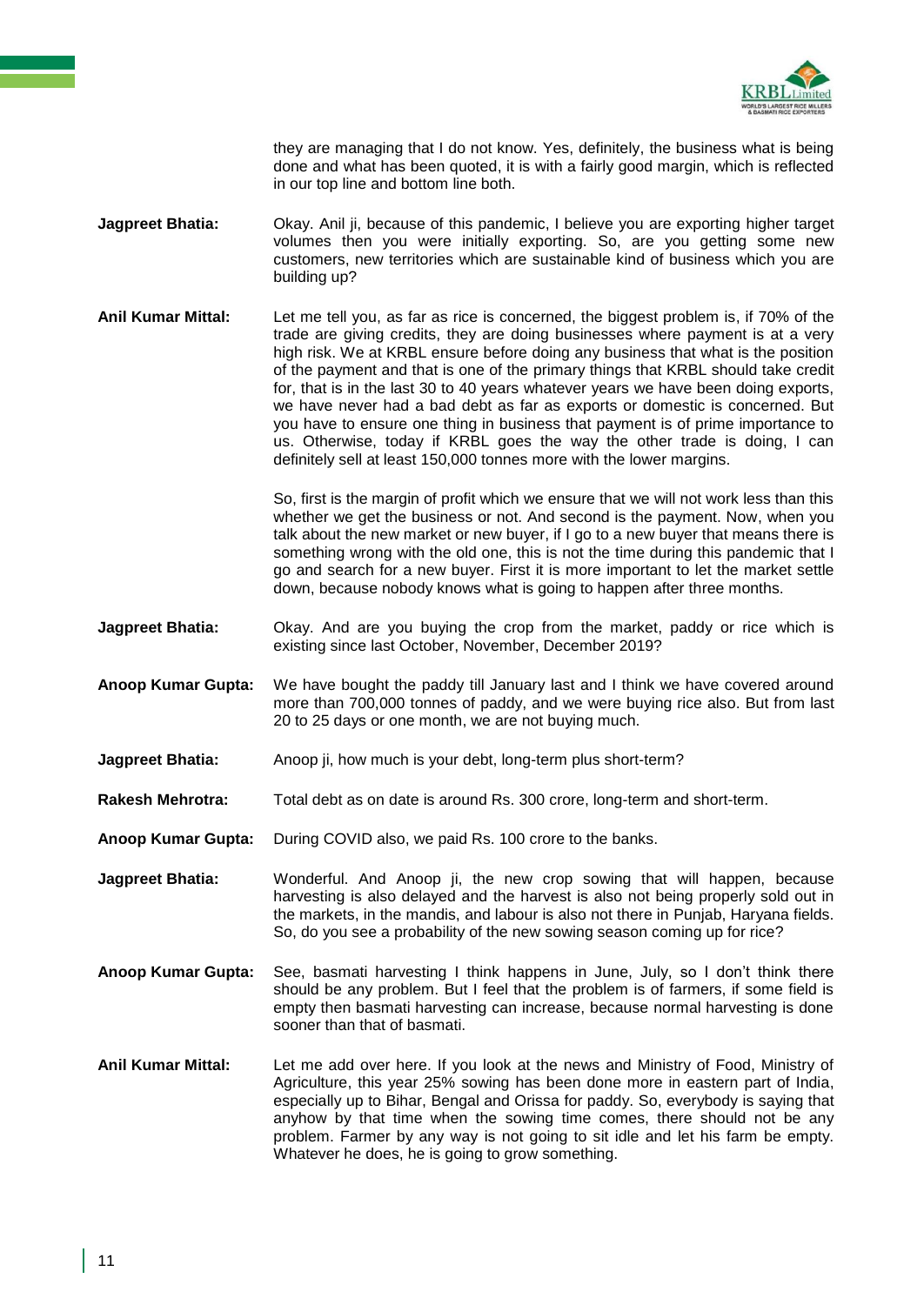

- **Jagpreet Bhatia:** Okay. I think still we have one and a half months for that, so let's hope and see. And Anoop ji, are you finding that unorganized market would get converted into packaged market for sure going forward?
- **Anoop Kumar Gupta:** See, I will tell you frankly, due to this COVID, the advantages are also there. Advantage one should not say because it is not good for the human life, but as far as business is concerned, people are preferring packaged rice. And set of new consumers I think in the secondary market, what I heard from distributor, daily new consumer basket is coming. If you talk of Delhi, in last 20 days I sold about 1,200 tonnes, which is a record sale in Delhi. Because in Delhi you go to any shelf, India Gate is available, even in those shelves where never India Gate was sold. And one more information I should give you is that last year AC Nelson we have received the data, in modern trade we had a 41% market share and we were number one.

In modern trade and ecommerce, there is a 50% increase in modern trade orders post Corona, and 100% increase in ecommerce orders post Corona. And if I compare April 2019 sales to April 2020 sales, till date in domestic alone, I have covered 60% of last year's April 2019 sales. So, looking at such a disastrous situation, I think we as KRBL team has done a very good job.

- **Jagpreet Bhatia:** And Anoop ji, how is your volume and sales divided across traditional, modern, ecommerce and HoReCa?
- **Anil Kumar Mittal:** It is very good, it is excellent. I will tell you, I couldn't imagine, there was a fear two months back that what will happen to the export orders and how they will be executed and whether orders will come or not. But Priyanka has done a lovely job, she really booked us out, I couldn't imagine the order she booked in the last two months, it has been a phenomenal rise in orders. And also even there it is lockout, but our sales are taking place through ecommerce.
- **Jagpreet Bhatia:** Okay. And the other rice that were initiated last year, like the Rajbhog rice and Kolam rice, how are they doing?
- **Anoop Kumar Gupta:** Yes, yes, those rice are okay, not very good, but I am okay as the stocks are selling regularly. Because I am selling at a premium in 1 kg rice only, so there is no question of great volumes. But I am able to do the shelf with India Gate Jeera Rice with 1 kg rice. I am not doing bulk sales.
- **Moderator:** Thank you. The next question is from the line of Amitabh Sonthalia from SKS Capital. Please go ahead.
- **Amitabh Sonthalia:** I had a couple of questions, as you mentioned several times that how KRBL fetches a premium in the overseas market. Of course, basmati is a food product but at the same time it is not an essential item, it is sort of a high-end food product. What is your view, do you consider it as a staple or do you consider it as a premium, perhaps a premium product which in times of distress and low income, where income levels globally are hit, whether people will down trade to cheaper basmati rice in the market? or to a lower graded rice, maybe not basmati, since basmati is at a premium? What is your past experience of recessions and global crisis, has that happened?
- **Anil Kumar Mittal:** See, as far as global market is concerned, as I told you, 75% of the total exports of basmati rice from India is to Middle East, which includes Iraq and Persian Gulf, so majority is Middle East. And all these places which I have named to you, including Middle East, Iraq, Iran, Kuwait, Saudi Arabia, whichever country they are, seven or eight countries, it is a staple food over there, it is not a luxury food.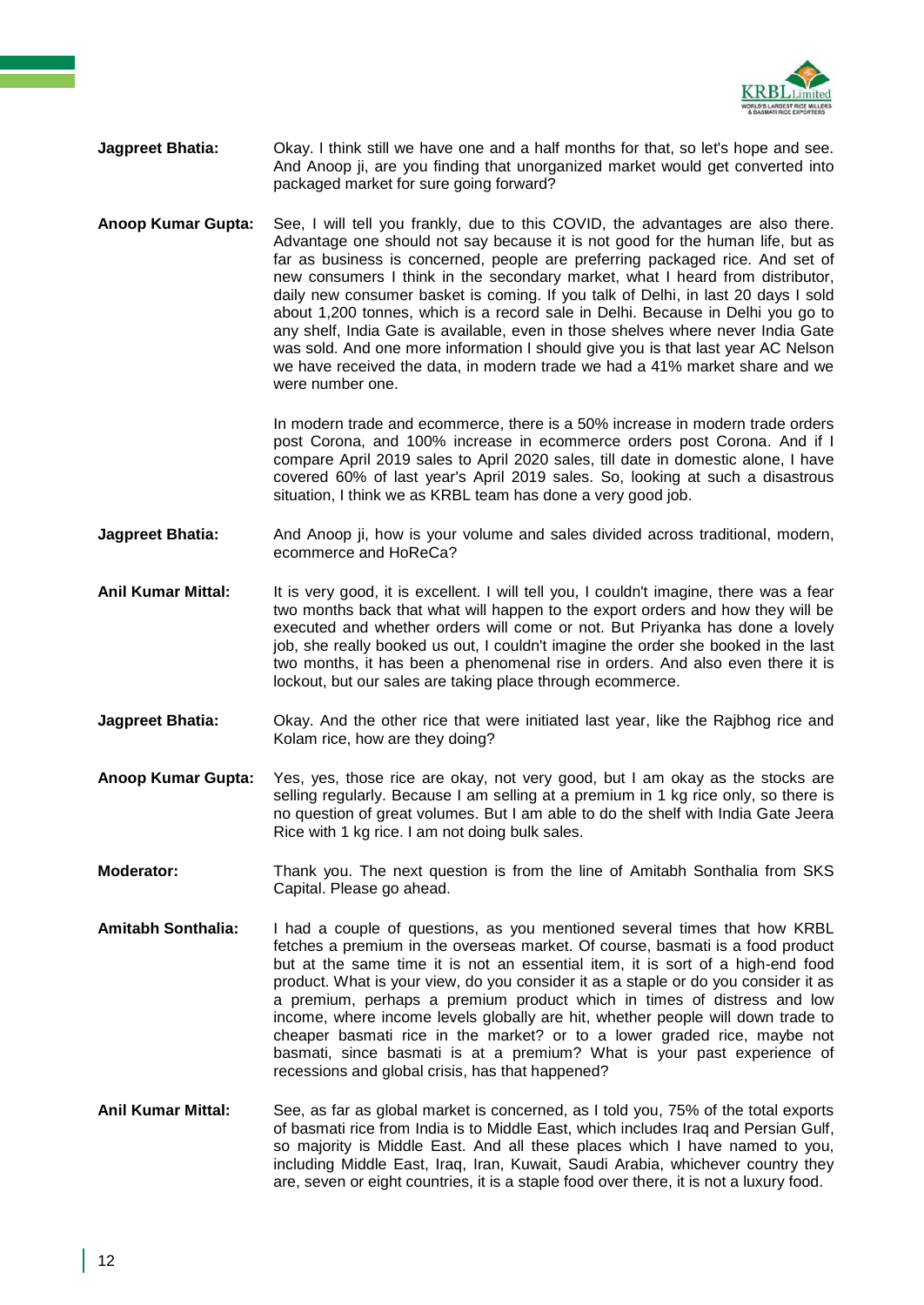

So, whatever may happen, they are going to continue buying basmati rice. The other non-basmati rice or long grain rice which either goes from Thailand or other places, they are primarily sold for the expats who are working as a labour class in different projects. So, it has been more or less consumed not into the household or not into the other markets or local markets. Locals never eat non-basmati rice, 99% locals they eat only basmati rice. So, one thing should be clear that it is a staple food over there, as far as globe is concerned. In India, I think Anoop ji will be able to tell you more.

**Anoop Kumar Gupta:** Yes, as far as India is concerned, you have a price range right from Rs. 40 per kg to Rs. 200 per kg. And during COVID also, I think majority sales were in the range of Rs. 70 to Rs. 75. If you talk of India, if I sell around 300,000-350,000 tonnes, the average selling price of 350,000 tonnes is around Rs. 60 to Rs. 62. So, Rs. 200 per kg rice is quite less than Rs. 70 to Rs. 80 per kg rice. It is always like a prism wherein the top only or the premium segment is there and the bottom is the low-price segment is there, so average is around Rs. 60 to Rs. 70 per kg. So, you can't say that eating Rs. 60 to Rs. 70 per kg rice is a luxury item. Even today's basmati varieties, good non-basmati varieties are more than Rs. 70 crore a kg.

- **Amitabh Sonthalia:** And you may have shared some volume data in the past, so, what has been our sales volume impact in the last one or two months due to COVID?
- **Anoop Kumar Gupta:** You see, I can tell you, in April 2019 we sold 23,000 tonnes, and till date in April 2020 we have sold 16,000 tonnes. So, I don't foresee much loss, and I think whatever the loss would be in the domestic market will be taken up by the export, because export is doing better than pre-COVID.
- **Anil Kumar Mittal:** And let me add over here to all the participants in the conference, that today KRBL is in a position to sell one of the premium brands which we are selling at a very good price, even at \$3,000 provided these other exporters they sell the prices which are 30% cheaper or 25% cheaper. The competition on pricing is such a price war which should not be there in basmati rice, but people do not have that vision how to take price of basmati rice. It's really surprising. I do not know, all my distributors and many people say price is not a problem provided we get offers daily at 30% to 40% cheaper than what you are selling in the premium segment. When people are selling at 30% cheaper, of course, ultimately, it's a commodity, though we have formed it as an FMCG company or a FMCG product, but ultimately, it's a commodity.
- **Amitabh Sonthalia:** Right. So, then what is our response? You had mentioned earlier that we will not sell below a certain margin. Which means that we are willing to take a short-term volume hit in this price war scenario?
- **Anil Kumar Mittal:** Let me tell you that the day KRBL in the export market, we come down with very heavy discounts or sale and this and that, then whatever we are today we will not remain. It's not a question of only profit, we sell our rice because people, consumer feel it's a premium rice. There is no other rice in the market available what is there in India Gate brand abroad, that is the concept. And if you go to any of the stores in Dubai or Kuwait, you will find people going only to the shelf of KRBL, that is India Gate brand in that segment.
- **Amitabh Sonthalia:** Right. My second question was, in March there was a lot of creeping acquisition happening and then SEBI of course stopped companies from buying in the new financial year before you declare results. Can you just throw some light on the current situation? And what if the promoter intends to increase further stake in the current financial year?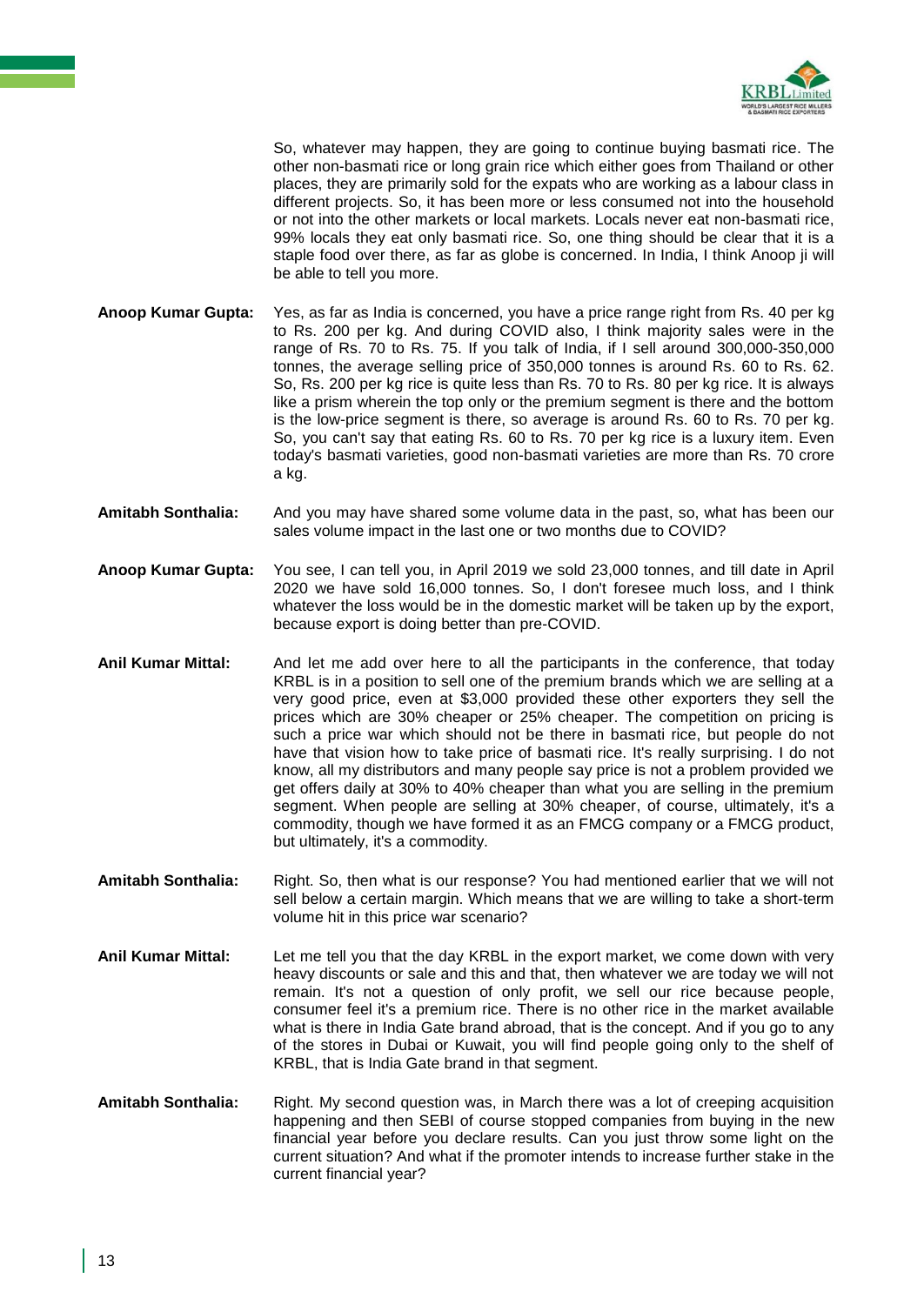

- **Anoop Kumar Gupta:** At present, the window is closed at this prices we wanted to buy but as of now the window is closed. Mr. Sonthalia, I will tell you a very crude example. What is happening in the share market today, a Louis Vuitton bag selling at a price of Rs. 4 lakh, if it sells for Rs. 1 lakh then people will say that it might be fake or its stolen, this and that. This is what is happening with KRBL shares, nothing else.
- **Amitabh Sonthalia:** So, my question is, once this silent period ends after the declaration of your Q4 results, after that you are allowed to go forward?
- **Anil Kumar Mittal:** We will discuss in the Board regarding about buyback as a Company not as the promoters. We will discuss in the Board regarding the buyback of shares in the company.
- **Amitabh Sonthalia:** Right. So far there is no proposal for any buyback, right?
- **Anil Kumar Mittal:** No. Till the financial results are announced, there is no proposal.
- **Moderator:** Thank you. The next question from the line of Anshul Sehgal from Kotak PMS. Please go ahead.
- **Anshul Sehgal:** My questions are a carry forward from the previous question, where a participant asked that will the company become stronger after this? And in many of your comments you have said that there are a lot of companies in the market who have significant debt on their balance sheets. You are selling at a 15% premium to the market, even in these times you are at 60% of volumes of April 2019, and in the export market you have in fact grown volumes. All of this gives us an impression that not immediately, but definitely in the long term KRBL will come out much stronger than what they were earlier in terms of competitive intensity. How would you react to that? What is your view on this? And there are things which are not in your control, which is how long Coronavirus lasts, etc. Let that be aside, if you look at the long term, say, two to three years, how do you perceive KRBL to come out as a company in context of competition?
- **Anoop Kumar Gupta:** Mr. Sehgal, what is the position today, definitely I have been telling you constantly that we are looking at rice and our market share, whether in export market or domestic market, it is going to increase. Your question is, the money will come and where your growth is? Definitely, today our Dhuri plant is running at 50% to 55%, we want to run it at 90% to 95%. Today, we are buying 700,000 tonnes of paddy, wherein we will buy 1.2-1.4 million tonnes of paddy and you need finances for that. And whatever profit of Rs. 500 crore or Rs. 600 crore, it maybe for basmati, it depends, if any opportunity for takeover or anything, we can look at that time within a period of two years, three years. So definitely, our industry and our brands are doing extremely well and we are going to show good results in the next two to three years.
- **Anshul Sehgal:** Okay, great. And there was another question earlier about full year volume, that given as things are today, where do we see in comparison to last year this year's volumes? Will we be somewhere in the same region of last year's volumes or do you see some impact on volumes this year? Of course, as we see things today, they can change going forward, but what is your assessment today?
- **Anil Kumar Mittal:** When you are comparing it is 2020 versus 2021 or it is 2019 versus 2020?
- **Anshul Sehgal:** I mean FY20 versus FY21, the point being that because of Coronavirus everybody estimates some demand to get lowered, but this being a staple food item will the impact be marginal or will it be substantial?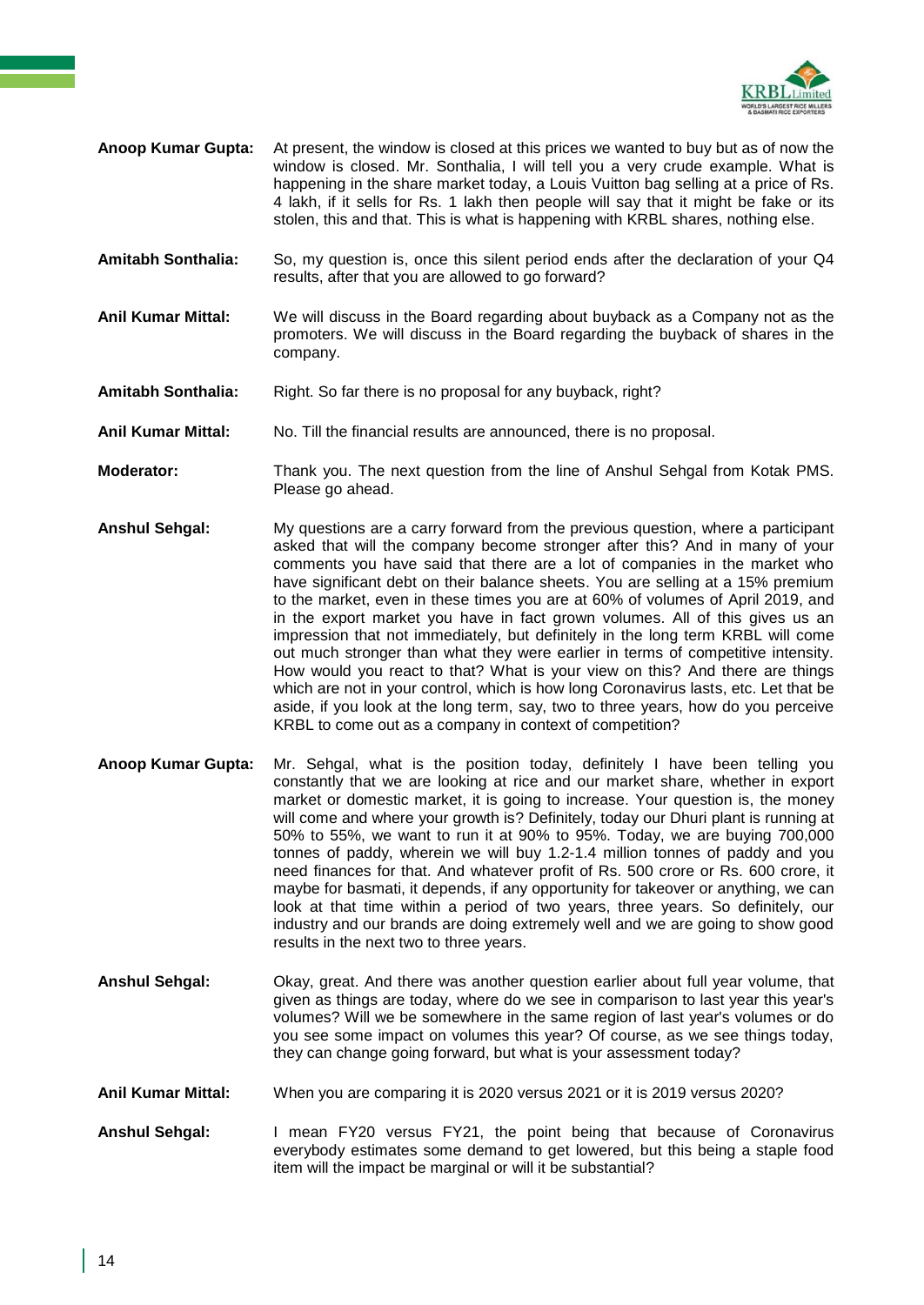

- **Anoop Kumar Gupta:** Mr. Sehgal, what I feel, it will be higher by minimum 15% to 20% this year. The reason being consumer choice for a packaged food, consumer choice for oil and even for export that we had with last year. So, I think it will be better by 10% to 15% than last year.
- **Anshul Sehgal:** So, FY21 volumes can be up by 10% to 15% as compared to FY20?
- **Anil Kumar Mittal:** Yes.
- **Moderator:** Thank you. The next question is from the line of Varun Goenka from Nippon Mutual Fund. Please go ahead.
- **Varun Goenka:** To begin with, let me first appreciate, I think all of us were pushing for a buyback last year but I think the management took a very wise decision of first repaying the debt then going for a buyback. I think in hindsight, we all agree that that has worked very well. Just two more questions. I think most of the questions have been very comprehensively answered, is non-basmati or branded rice now also will become a focus for us? Because of India being surplus, food export demand being high, or any thoughts around that? Because India Gate brand can be used today to extend beyond basmati.
- **Anoop Kumar Gupta:** Yes, definitely we were in the process, and due to COVID, I will tell you sales can happen, everything can happen, but acquisition and logistics problem in different state cannot happen. So, we were in the process of acquiring or building some packaging plants in West Bengal and Karnataka. That at the moment has become a little slow, maybe in two to three months we will go aggressive on that.
- **Varun Goenka:** Absolutely. Fantastic. Second question is, the ecommerce and modern trade, today it might be very good for volumes, but eventually what happens is the pricing or the working capital goes in their favor. So how are we planning to balance that or control that?
- **Anoop Kumar Gupta:** You see, in the modern trade and even in the ecommerce we have strict memorandum of understanding with every one of them. They have to take that PTC, price to the consumer has to be in the knowledge of KRBL, it cannot be less than a certain point. That is very, very important if so, supplies are immediately stopped.
- **Varun Goenka:** Okay. But I just want to understand this, so in ecommerce our margins are the same as company level, because I have been myself buying a Classic or other India Gate brands from Amazon or Big Basket for the last 10 years, but the prices seem much lower versus MRP. So, is that the dealers that are discounting?
- **Anoop Kumar Gupta:** It is a trade practice, if you talk of any basmati rice, 80% of the shops are selling product less than MRP. It is a strategy of the industry, it is not a question of KRBL, they want to write 30% less, 20% less, 25% less. So, we are just adding 55% on our estimate prices which include distributor margin, retailer margin or freight cost, which gives 25% to the retailer, but retailers have shown as 5%.
- **Varun Goenka:** Right, thirdly, our receivables on the power side, so how was that doing for the power business?
- **Anoop Kumar Gupta:** Varun, power is very simple, you give a letter of interest waiver, the payments come. 15 days back Maharashtra Government gave us a letter, they cleared our six months' debt. We said we will not demand any interest on it if they pay our six months' debt.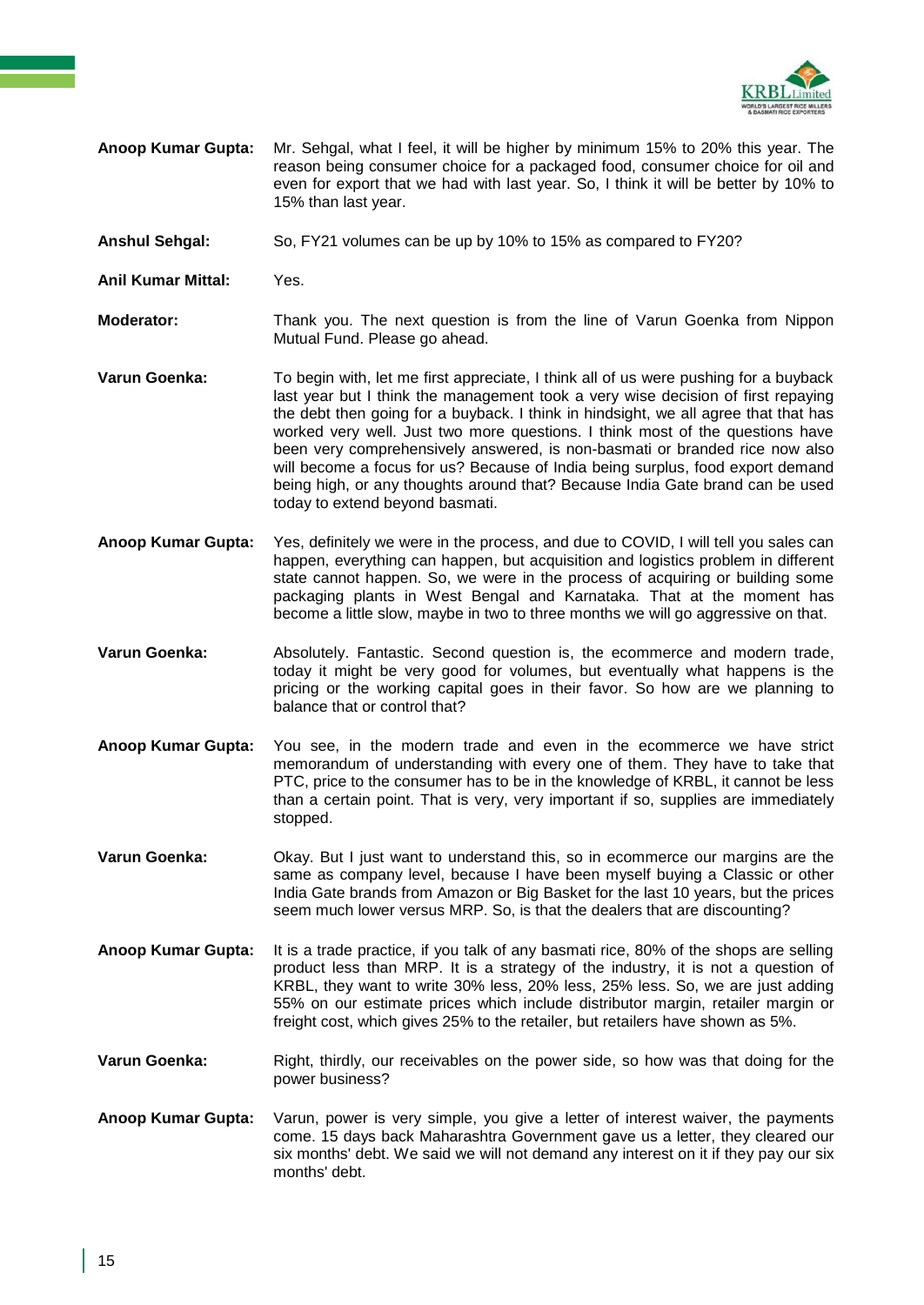

## **Varun Goenka:** Okay. So today do we have any receivables pending, March 2020?

**Anoop Kumar Gupta:** As of now I don't know

- **Varun Goenka:** So, just my humble suggestion, as I mentioned earlier, that today we are all talking about a buyback or something, that apart, maybe this power business can be demerged.
- **Anoop Kumar Gupta:** Yes, we are working on that. KRBL will discuss in the Board whether it is buyback of shares in the company or demerger.

**Varun Goenka:** Right. Because for example, today only Shapoorji Pallonji has sold to KKR at Rs. 4.9 crore, 4 megawatts plant. So, this Rs. 400 crore to Rs. 500 crore can give us additional liquidity to invest in our core business or to buyback KRBL. And just final request, if may be once a year or six-monthly even Priyanka ji can come on the call, help us on the brand, we can hear her thoughts on the brand, what we are doing maybe on different segments of the brand creation, pushing the brand.

> Anoop ji, your thoughts on the institutional segment also will help, even because trade is low today and might take a while, are we helping in any way that side of the business today to get loyalty with us?

- **Anoop Kumar Gupta:** Today the institutional sale is at a standstill, because today there is no restaurants, no catering, nothing is working because in South India my clients and institutions in South India are ample but unfortunately due to COVID nothing is happening.
- **Moderator:** Thank you. The next question is from the line of Amit Doshi from Care PMS. Please go ahead.
- **Amit Doshi:** Last year, we announced a vision of reaching to approximately Rs. 8,000 crore in next four to five years. So, considering this, and if you see our history, till 2012 our export component has been always on a larger side compared to the domestic. Whereas after 2012, domestic became a major part of our sales, or major contributory. In FY2019-20 if we see last three quarters and as you are again giving a bit of an idea about that exports orders are robust and were going very strong. So, going forward, what do you think that out of that Rs. 8,000 crore plan that we have, how that share is going to be, considering that this COVID situation and otherwise? Any comments on that would be useful.
- **Anoop Kumar Gupta:** This Rs. 8,000 crore we have given last year is in the next five years, and at that time also we have shared that the amount or ratio would be 50:50.
- **Amit Doshi:** Okay. Ratio would be 50:50. On the second question, first of all, congratulations on winning that income tax pending appeal. But one small question on that, there is some pending demand of Rs. 180 crore matter which is still pending and which you have taken at the higher appellate authorities. So, what is that, because I presume that the cash payments to the farmers was the only issue? So, if that Rs. 2,200 crore entire amount was there, then how is it that part amount is allowed, and part ground is rejected?
- **Anoop Kumar Gupta:** Total addition was for Rs. 2,500 crore, out of which around Rs. 1,900 crore was due to farmer purchase. And around Rs. 180 crore was certain parties they found that these purchases are not up to the mark or they are fictitious purchase, they were 7 years about Rs. 180 crore. Investments have been credited for this period so out of this we have received about Rs. 1,980 crore. About Rs. 220 crore they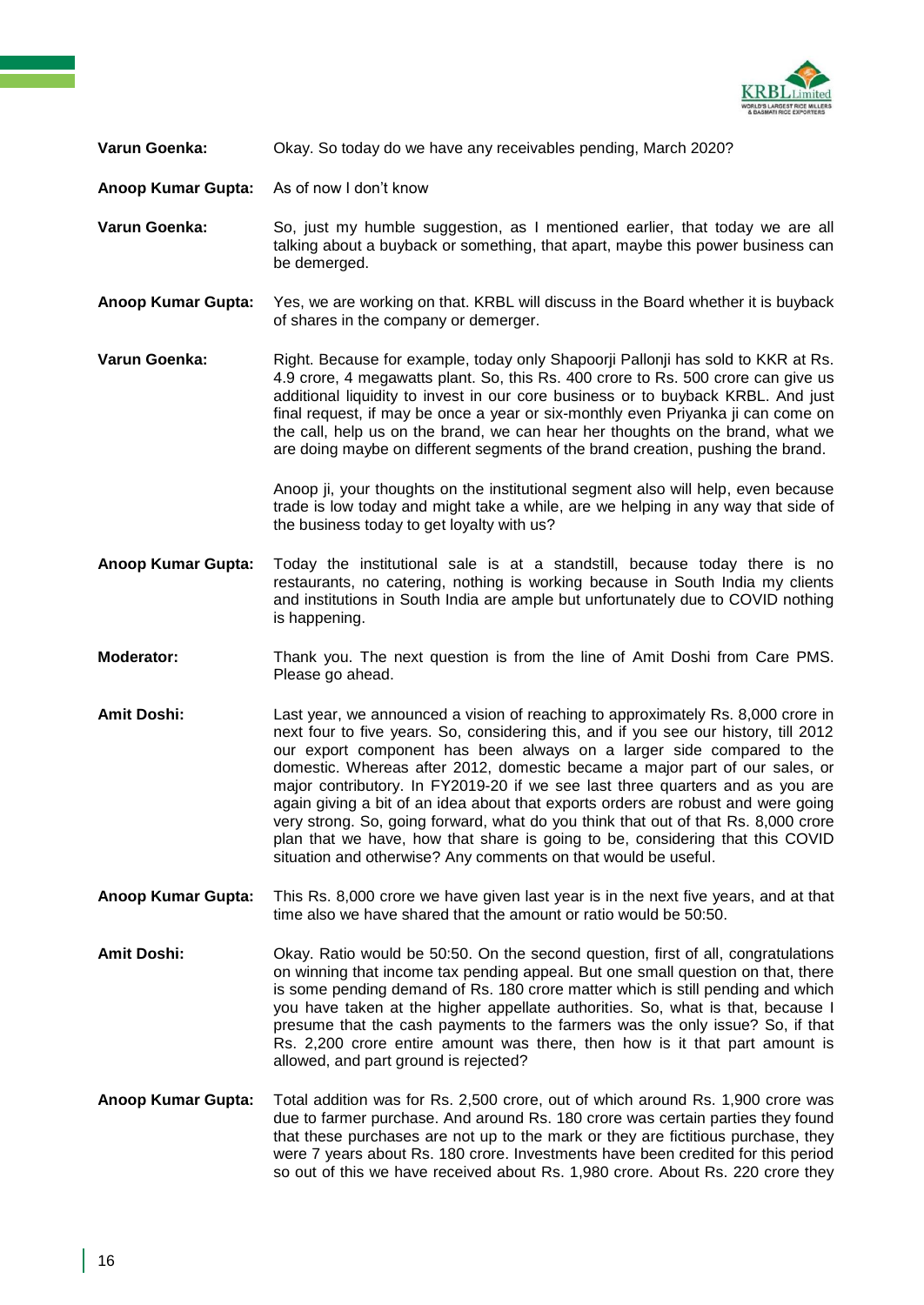

have moved to the tribunal. And for this I tell you, we have deposited Rs. 200 crore tax, of which Rs. 100 crore we will get the refund, we have already applied for the refund of Rs. 100 crore, and Rs. 100 crore we will get the refund after we win that tribunal order

- **Amit Doshi:** Okay. And just last question, while our export market and there is a bit of pricing pressure on that side, as Anil ji mentioned earlier. Do you see your earlier guided margins of that approximately 18% is what you had indicated, seem to continue? I mean, I know it could be a bit of a premature question at this level, but just a broad thought on that front.
- **Rakesh Mehrotra:** This is UPSI, so we can't guide on that. This is price sensitive information, but we will be on target, that is only thing we can say.

**Anoop Kumar Gupta:** We will try to maintain the EBITDA, whatever we maintain in-house we will try to maintain that EBITDA.

- **Moderator:** Thank you. The next question is from the line of Dhruv Agarwal from Bharti Axa Life. Please go ahead.
- **Dhruv Agarwal:** My question is regarding the volume numbers for FY19. If you can give it to me, as I don't have the split.
- **Rakesh Mehrotra:** You can write an email to us, we will reply.
- **Moderator:** Thank you. The next question is from the line of Ayush Mittal from Mittal Analytics Pvt. Ltd. Please go ahead.
- **Ayush Mittal:** One question that I have is, when we look at the international articles about the price increase in rice, this is about the general rice that the price increase has been happening which has increased by more than 15% to17%, or in basmati also are we seeing such a similar change in pricing when it comes to export orders?
- **Anil Kumar Mittal:** No, it is for non-basmati rice for one or two reasons. That India was not able to offer much of the rice because India was second largest in non-basmati rice after Thailand to export to Far East and to the African continent. So, because of that the prices of non-basmati got jumped up and I think so it will now be equalized and after Corona effect a lot of non-basmati will start going after May. So, after May again the importers will come back to India to import rice from India. They had all shifted to Vietnam, Thailand, Pakistan and all because the prices were not meeting. As prices went a little higher, now India has come back to parity. So, I think from May onwards the non-basmati export will start taking place.
- **Ayush Mittal:** Okay. And how has been the change in Basmati prices in the spot market as of now versus three months back?
- **Anil Kumar Mittal:** Prices are more or less same, there is no change. As far as KRBL is concerned, absolutely there is no change.
- **Moderator:** Thank you. The next question is from the line of Ekta Mehta from Capital Advisors. Please go ahead.
- **Ekta Mehta:** I had a few questions. Firstly about the Middle East, so in 2014 our levels of export were quite high, and then we suffered because of distribution challenges. So now post corona do we have the potential to come back to those levels?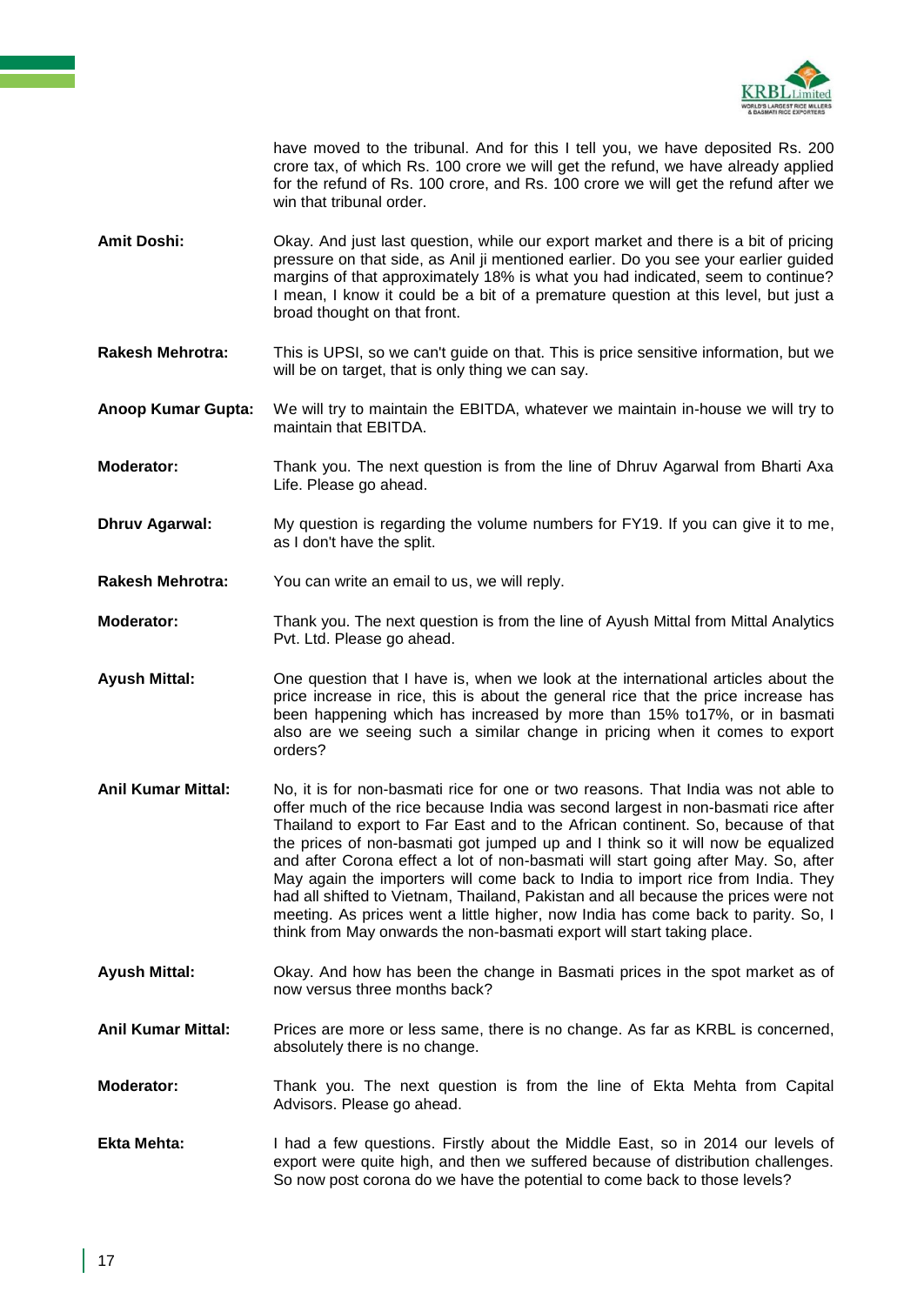

**Anil Kumar Mittal:** See, as far as the current orders and the current behavior of the market shows that is on its peak and everybody's happy, orders are coming, they are being implemented. And in spite of impediments, logistic, labour and all, still the Government has really helped up the exporting community and shipments are taking place that is number one.

> Looking to the current order, which we saw in March and which we saw in April, it seems that exports is going to do exceptionally well. But we do not know what will happen after May, June, at least first quarter of FY21 will show a good remarkable growth, but we do not know thereafter. So, it will be impossible to guess or share that we are going to do excellently well. We do not know, it's a very big question mark due to the corona virus pandemic which has taken place, it is uncertain what shape it will take place after two months or one month or three months.

- **Ekta Mehta:** Okay. But specifically, on the distribution challenges that we were facing earlier, like have we taken any steps to ease out those distributions' challenges?
- **Anil Kumar Mittal:** Definitely. This is one good part in KRBL, if any distributor is misbehaving or he is not up to the mark, so our agreement and our contracts are such that we change, we change them and recently we have changed our distributor in Dubai. After we changed, we are really getting a boost in our sales.
- **Ekta Mehta:** My next question is on ecommerce. So, like you said that the ecommerce sales have increased by 100%, what period were you referring to?
- **Anoop Kumar Gupta:** I am referring from 15th March, 2020 to date. During the COVID period, the sales have increased by 100%.
- **Ekta Mehta:** Okay. Also, have we tied up specifically with any platforms?
- **Anoop Kumar Gupta:** Yes, we are in process of tying up with Zomato. Zomato is active in 31 cities across 11 states. We are also in process of tying up with Swiggy which is active in Bangalore, Mumbai, Delhi, Gurgaon, and we are we are in discussion with Domino's also. So, we are working towards that in every possible channel.
- **Ekta Mehta:** Okay. So is our next approach going to be on communication of how hygienically our rice is processed and everything, because now that has become a very big concern.
- **Anoop Kumar Gupta:** Within one week you will receive a video.
- **Ekta Mehta:** Okay. Also, what step for now, like in the rural areas the demand has not been affected as much as urban. So how are we trying to educate those customers on hygiene and from shifting to unpackaged to packaged, like is that a possibility? Like are you seeing that happening already in rural areas also?
- **Anoop Kumar Gupta:** You see, I can advertise these things only on social media. I cannot afford to tell them hygiene on a national media, but we are active on social media definitely.
- **Ekta Mehta:** Okay. But are you seeing a shift like in Tier 3 or in rural also from unpackaged to packaged rice?
- **Anoop Kumar Gupta:** Yes, as we are always active on social media, we do see a shift.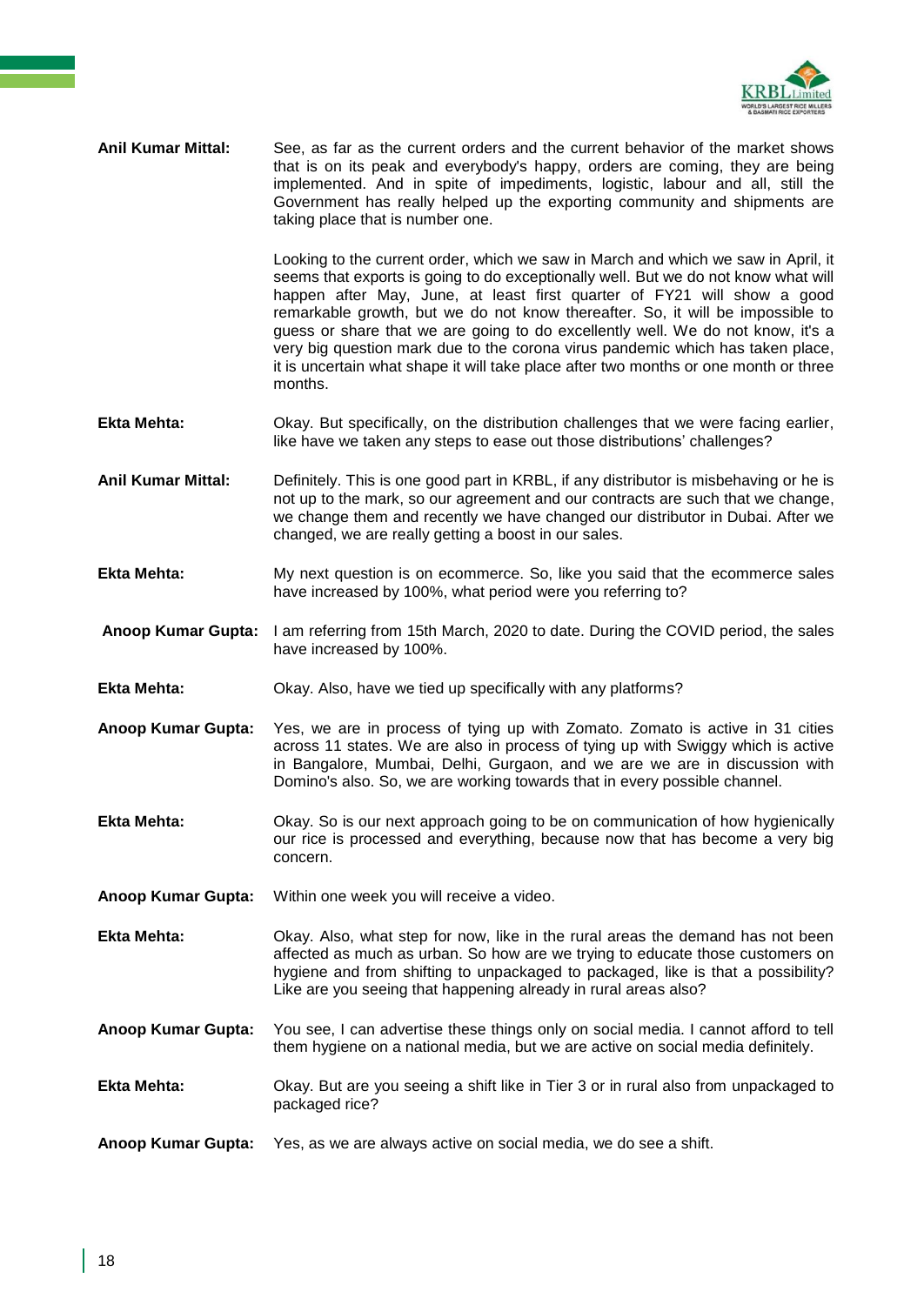

- **Ekta Mehta:** Okay. My last question is on Quinoa, are we focusing more on Quinoa right now on social media also?
- **Anoop Kumar Gupta:** Quinoa sales are not that lucrative, we hardly recorded Rs. 150 crore domestically but in exports we are doing well. Mr. Mittal will tell you, regarding exports.
- **Anil Kumar Mittal:** Let me tell you, Quinoa we were at the very initial stage, because very vital roles have been played by the quality. The quality produced in South America is much better over India, up to two years, one and a half years back. But one and a half years back, we improvised the quality to an extent that there is hardly any difference between the South American Quinoa and the Indian Quinoa. And since then, we are getting very good orders in exports. Now there is one big problem in exports with India, that is pesticide residue. Now in America alone I can sell very big quantities under India Gate brand, we are so strong. Same way in Europe, I can sell big quantities of Quinoa, but there the issue comes up of pesticide residues. And we have tried in our contract farming or our contractors which are supposed to grow Quinoa on our behalf, they say it is difficult for the farmers that they will not grow without spraying the medicines and pesticides. So that is one issue which is coming in our way. I think it might take another one year or two years and we are working with various scientists how to grow organic Quinoa. The day India produces organic Quinoa, our sales will become 3x.
- **Moderator:** Thank you. The next question is from the line of Rohit Potti from Marshmallow Capital. Please go ahead.
- **Rohit Potti:** My first question is, if you could repeat what you were talking about your initiative, you are doing some acquisition in West Bengal and Karnataka you said, could you explain that a little more.
- **Anoop Kumar Gupta:** The acquisition is to have packaging within the plant where we can pack 1 kg, 5 kg, India Gate brand and buy rice from different millers aging them in our warehouse and then packaging and distributing it. So, we were thinking of doing that thing in West Bengal and Karnataka. West Bengal for Gobindhog rice and in Karnataka for Sona Masuri rice**.** So, procure Gobindobhog rice and Sona Masuri rice from local millers, age it there, then pack and then distribute it. But now we are doing the same thing here in North India, but there is a lot of logistic costs, so we thought why not we package and distribute from there only. So, we may be doing it after three, four months after this COVID becomes normal.
- **Rohit Potti:** Understood, that was helpful. The next question is, it was quite clear that KRBL is strengthening assets quite well in this downturn. But how is the competition doing, can you give us any insight into how the rest of the competition in the basmati rice industry is doing? Are they able to function to the extent that you are able to function, both unorganized and organized? And do you think there could be more players who will shut shop because of this issue?
- **Anoop Kumar Gupta:** You see, even branded players like Daawat, Kohinoor, are also doing because it is an essential commodity and everyone is allowed to do it. But there are hundreds of small players, they are at risk. So due to that the sale of packaged food is only growing, and due to hygiene also sale of packaged food is enormous in last 40 to 45 days.
- **Rohit Potti:** Understood, that was helpful. And again, this is an unprecedented time and we don't know how this will evolve. But given our balance sheet strength and given the fact that we understand branding and FMCG in the company, I was curious to know if over the next one, two years if a good brand comes for sale in the food